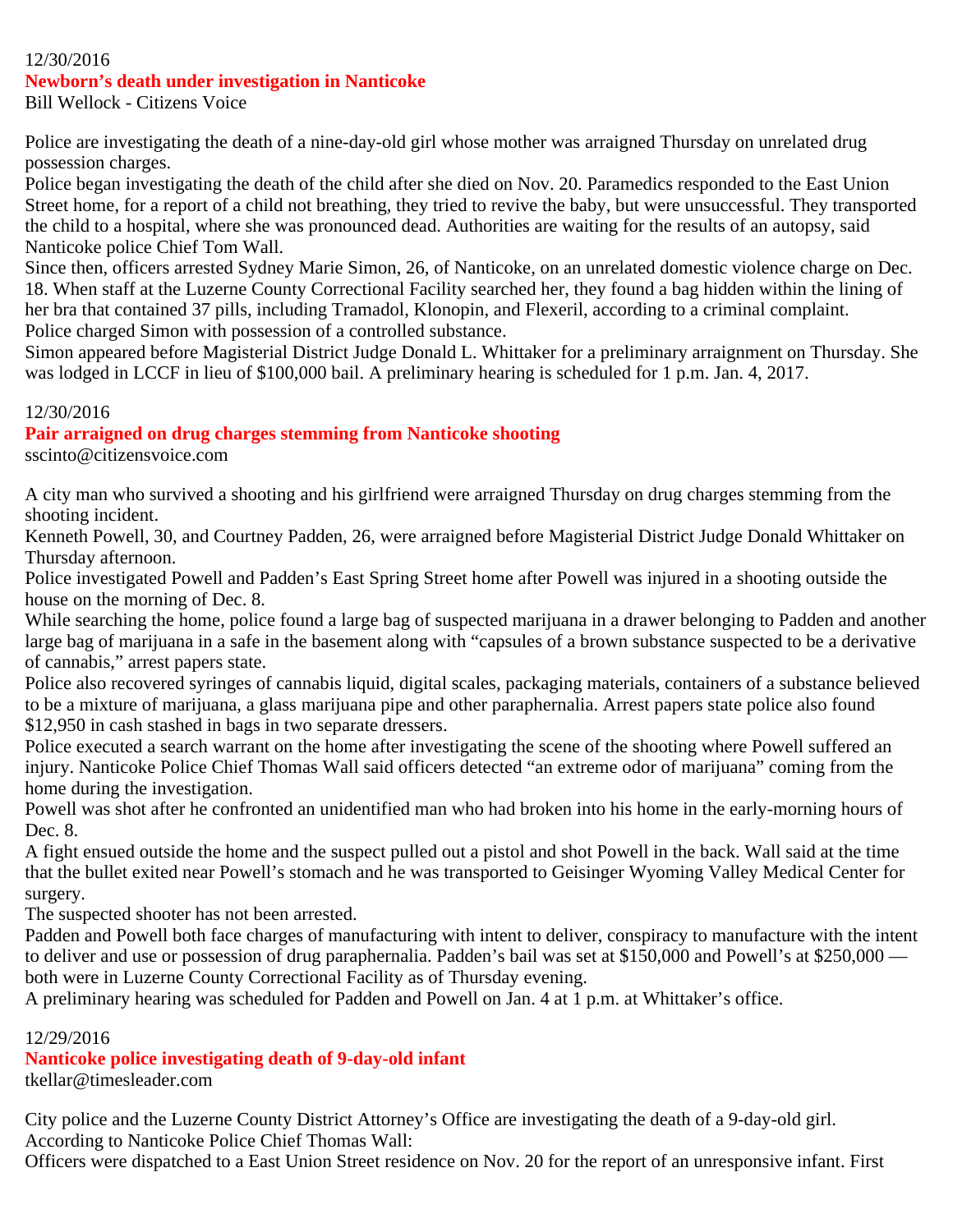responders attempted CPR on the baby, and she was transported to Geisinger Wyoming Valley in Plains Township where she was pronounced dead.

Wall said the investigation is ongoing and authorities are awaiting results of toxicology tests on the infant. The infant's mother, Sydney Marie Simon, 26, of Nanticoke, was arraigned on an unrelated charge on Thursday. Simon faces charges of possessing contraband by an inmate. According to police, Simon was in the Luzerne County Correction Facility on a domestic violence charge. The domestic violence charge is not related to the investigation into the baby's death.

#### 12/29/2016

#### **Warrior Run man faces domestic violence charges**

Sarah Scinto - Citizens Voice

City police arrested a Warrior Run resident on outstanding domestic violence charges after a citizen reported the man was trying to break into a city residence.

A resident reported that Irving Mark Tattersall, 52, was trying to enter an East Ridge Street residence and acting suspicious on Tuesday.

Police said Tattersall had outstanding charges against him for a domestic violence incident on Monday.

In that incident, the alleged victim told police Tattersall attacked her when she asked him to leave her home. She said Tattersall slapped her in the face, wrapped his hands around her throat, grabbed her by the hair to force her into a chair and shoved his fingers in her mouth. Before fleeing the Kosciuszko Street home, the victim said Tattersall threw beer and a glass at her and kicked over the Christmas tree and coffee table.

Tattersall was taken into police custody on charges of simple assault and harassment. Police said Tattersall became combative and failed to follow directions from officers while waiting for arraignment at district court and will likely face additional charges of aggravated assault and disorderly conduct.

#### 12/22/2016

## **Nanticoke woman accused of prescription fraud**

Eric Mark - Citizens Voice

A Nanticoke woman who once worked for an insurance company has been charged with illegally accessing patient information to fill fraudulent prescriptions.

Chambre Frazier, 27, stole the identities of patients at Highmark Insurance where she once worked as a customer service representative to illegally obtain prescription drugs, according to a news release from the state Attorney General's Office.

Frazier called various pharmacies, using the names of the patients and their physicians to fill 16 fraudulent prescriptions for drugs including Promethazine, Xanax and Alprazolam, the news release states.

Highmark Insurance would then be billed for the drugs, under the names of the patients whose information Frazier allegedly used.

Frazier is charged with multiple counts of obtaining a controlled substance by misrepresentation, insurance fraud, criminal use of a communication facility and identity theft.

The charges were filed through the office of Magisterial District Judge Thomas Malloy in Wilkes-Barre.

The Attorney General's Office has obtained an arrest warrant for Frazier, who is considered a fugitive, according to the news release.

### 12/20/2016

### **Drug charges filed against shooting victim**

sscinto@citizensvoice.com

Police have filed drug charges against a man who was injured in a shooting earlier this month.

Kenneth Powell, 30, survived a shooting outside his East Spring Street home in the early hours of Dec. 8, but Nanticoke police Chief Thomas Wall said the investigation of that incident led authorities to file charges against Powell.

"It was obvious that there was an extreme odor of marijuana emitting from the residence," Wall said.

Police secured and executed a search warrant at the residence and found "large amounts of marijuana and cash," inside, Wall said.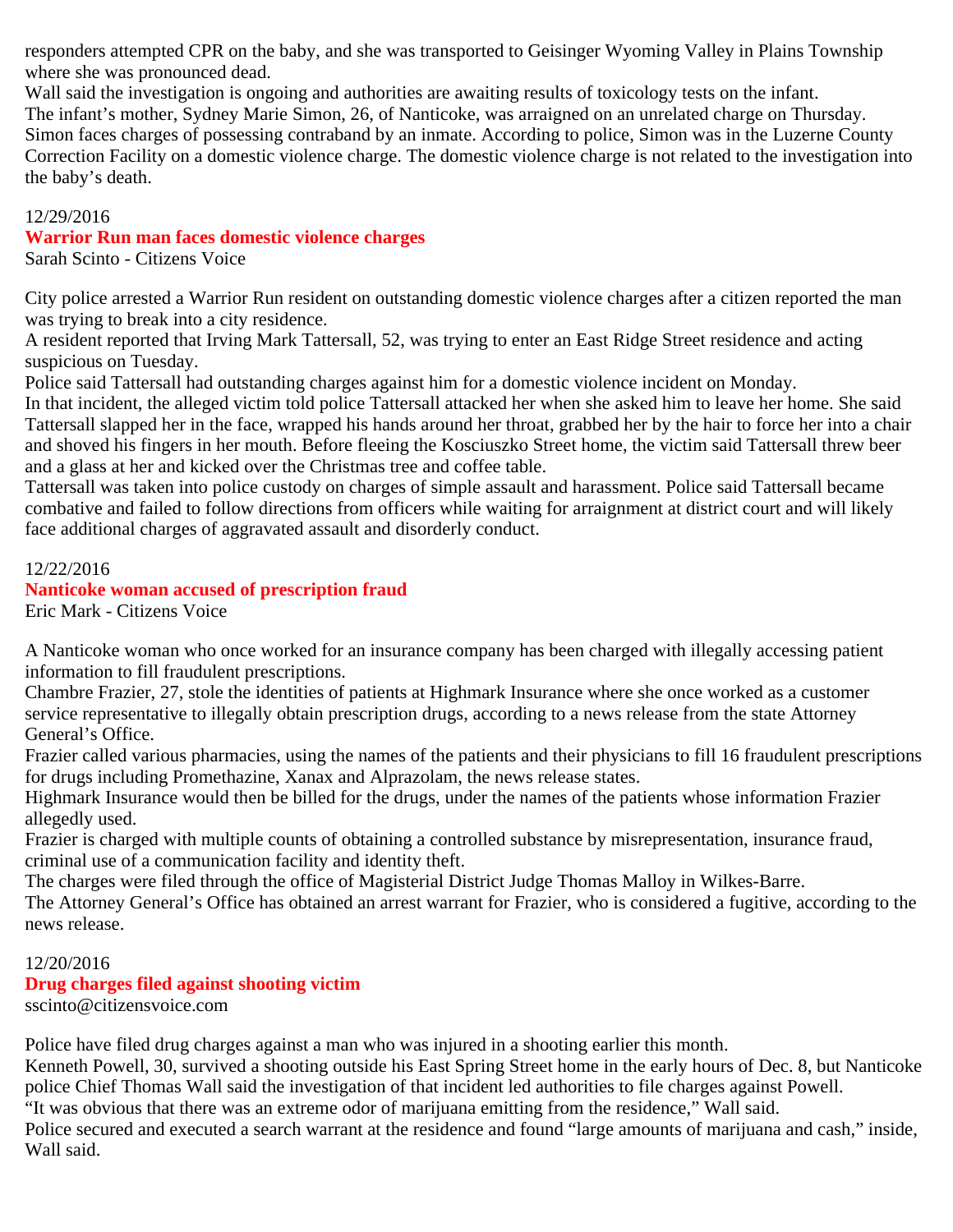"Based on those observations warrants were issued for (Powell's) arrest," he said.

Powell was shot on Dec. 8 after he confronted an unidentified male who had broken into his home, according to police reports.

A fight ensued outside the home and the suspect pulled out a pistol and shot Powell in the back. Wall said at the time that the bullet exited near Powell's stomach and he was transported to Geisinger Wyoming Valley Medical Center for surgery.

The suspected shooter has not been arrested.

Powell will face charges of manufacturing with the intent to deliver, conspiracy to manufacture with the intent to deliver, possession of drug paraphernalia and related counts.

A preliminary hearing had not been scheduled as of Monday evening.

# 12/15/2016

#### **Nanticoke police arrest pair for drug possession** Sarah Scinto - Citizens Voice

A search warrant led police to arrest two men for drug possession.

Nanticoke police searched an apartment at 215 E. Ridge St. Tuesday around 4:45 p.m. after a confidential informant contacted resident Justin Healey about a drug transaction. Officers found Healey and Jeffrey Seiwell in the residence and detained them while searching the home.

Police said they found 20 empty heroin bags in the garbage, two hypodermic needles, two bags of heroin, a metal spoon with residue and empty suboxone packages. Seiwell had five heroin bags and \$700 in cash in his possession, police said. Police also said they found \$80 on Seiwell that had been used to purchase heroin from him earlier that day. Seiwell and Healey were taken to county prison for overnight arraignment on charges of conspiracy to possess a controlled substance, intent to deliver and related counts.

12/15/2016

#### **Three suspects arrested in alleged purse snatching** Sarah Scinto - Citizens Voice

Police arrested two men and charged a third for allegedly stealing the purse of a 72-year-old woman in a grocery store parking lot last month.

Police said Justin Healey, 22, and Richard Vanorden, 39, both of Nanticoke, and Johnathan "Jonny" Healey of Scranton "conspired" to steal the woman's purse on Nov. 30 in the Weis parking lot around 5:35 p.m.

The woman told police that after finishing her shopping that night and getting into her car, a man opened the front passenger door of her vehicle and grabbed her purse. The man then ran away toward the Luzerne County Community College and Geisinger buildings.

Investigators said the Healeys and Vanorden conspired to steal from the woman. Johnathan Healey snatched the bag while Vanorden distracted the victim, police said. Justin Healey and Vanorden were arrested on Tuesday and taken to Luzerne County Correctional Facility for overnight arraignment. Police issued a summons on theft charges for Johnathan Healey.

# **12/15/2016**

# **District attorney's office: Nanticoke man will enter plea in rape case**

ggibbons@timesleader.com

A Nanticoke man is set to plead to charges in an alleged rape case after waiving his preliminary hearing on Wednesday, according to the Luzerne County District Attorney's Office.

Christopher Bates, 43, faces charges of rape, indecent deviant sexual intercourse and aggravated assault. Charges of terroristic threats, unlawful restraint and reckless endangerment were withdrawn.

"He agreed to a plea agreement," Assistant District Attorney Cara Solimine said. "And we think that will be the next action in this case."

According to a police report: A woman reported being ordered around at knifepoint by Bates and forced into sexual acts. Bates threatened the life of the woman and refused to allow her or her son to leave a residence.

District Judge Donald Whittaker changed the status of Bates' bail from \$250,000 straight bail to 10 percent of that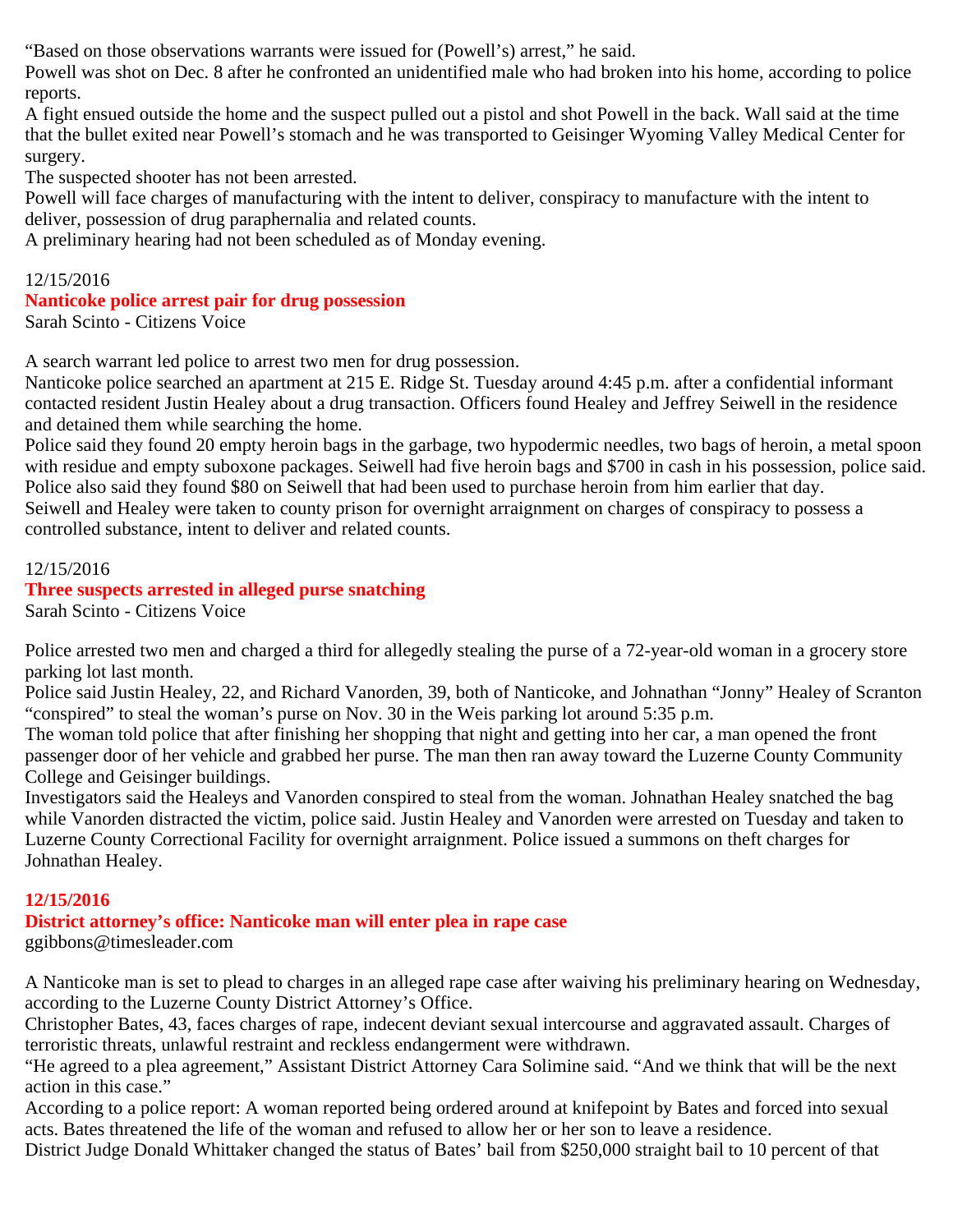figure. Despite the bail modification, Bates remained at the Luzerne County Correctional Facility on Wednesday evening.

## 12/8/2016

# **Shooting in Nanticoke early Thursday morning leaves one injured**

tkellar@timesleader.com

A scuffle after a suspect allegedly tried to break into a residence led to gunfire and one man being shot early Thursday morning.

Chief Thomas Wall said officers responded to a residence in the first block of Spring Street at 2:37 a.m. for a report of shots fired.

Wall said an investigation showed that the suspect, attempted to kick in the door of the residence when an altercation ensued with the resident.

Top Searches

The alleged altercation spilled out into the street, where the suspect and the victim began to fight. Wall said a gun was produced by the suspect, and two shots were fired — one hit the victim and the back and hit the residence, and the second missed the victim but also hit the residence.

Wall said the victim was transported to Geisinger Wyoming Valley Medical Center for emergency surgery, and is currently recovering. The condition of the victim is not currently available.

One of the slugs allegedly fired by suspect was recovered by a Pennsylvania State Police R&I unit, and the firearm was found at the scene, according to Wall.

Wall also said officers are reviewing video cameras in the area and have conducted interviews with witnesses. Anyone with information on the alleged shooting is asked to contact the Nanticoke Police Department at 570-735-2200.

#### 12/6/2016

# **Chilling details of prison guard's killing revealed in filing**

James Halpin - Citizens Voice

Bob Kalinowski, staff writer, contributed to this story.

Chilling details revealed for the first time in a court filing Monday paint the slaying of correctional officer Eric Williams as a cold, calculated episode and not a sudden act of anger.

Midway through Williams' brutal stabbing death, gang assassin Jessie Con-ui paused his attack to walk to a shower, rinse a cut on his hand and wrap the wound in a shirt before returning to continue stabbing the guard in his face, head and upper body, prosecutors alleged in documents filed Monday.

When it was over, the convicted killer reached into Williams' pocket as the Nanticoke native lay dying in a pool of blood at U.S. Penitentiary at Canaan and removed a piece of gum, then sat down to chew it, according to the filing. Con-ui, 39, is slated to stand trial in April over the February 2013 attack on Williams, who prosecutors say Con-ui kicked down a flight of stairs before beating and slashing him to death with a pair of shanks because he was angry over a cell search.

Con-ui's attorneys have not disputed he was responsible for the attack, which was caught on video. They are, however, fighting prosecutors' efforts to put Con-ui to death by arguing poor treatment by prison guards caused him to snap. As part of that effort, they are seeking to prevent jurors from seeing the "graphic and disturbing" video, which depicts an attack that lasts nine minutes and then shows Williams lying "barely alive" for 22 more minutes until other guards arrive on the scene.

But in a filing Monday, prosecutors say they have the right to present the evidence they choose and that only the video — as well as another video of the cell search and contraband seizure that Con-ui claims led to the stabbing — will convey to jurors the brutality of the attack.

"All of the evidence that the defendant seeks to exclude is the strongest evidence linking Con-ui to the murder," prosecutors from the U.S. Attorney's Office wrote. "The fact that the defendant's attack was brutal and vicious should not act as an evidentiary shield that protects him from the truth."

Williams' father, Don, said the family had already been informed about the disturbing contents of the video. He said the defense's attempt to keep the footage out of trial is "absurd."

"It's a major piece of evidence," he said. "It not only shows the murder, but shows the savagery and brutality of the murder."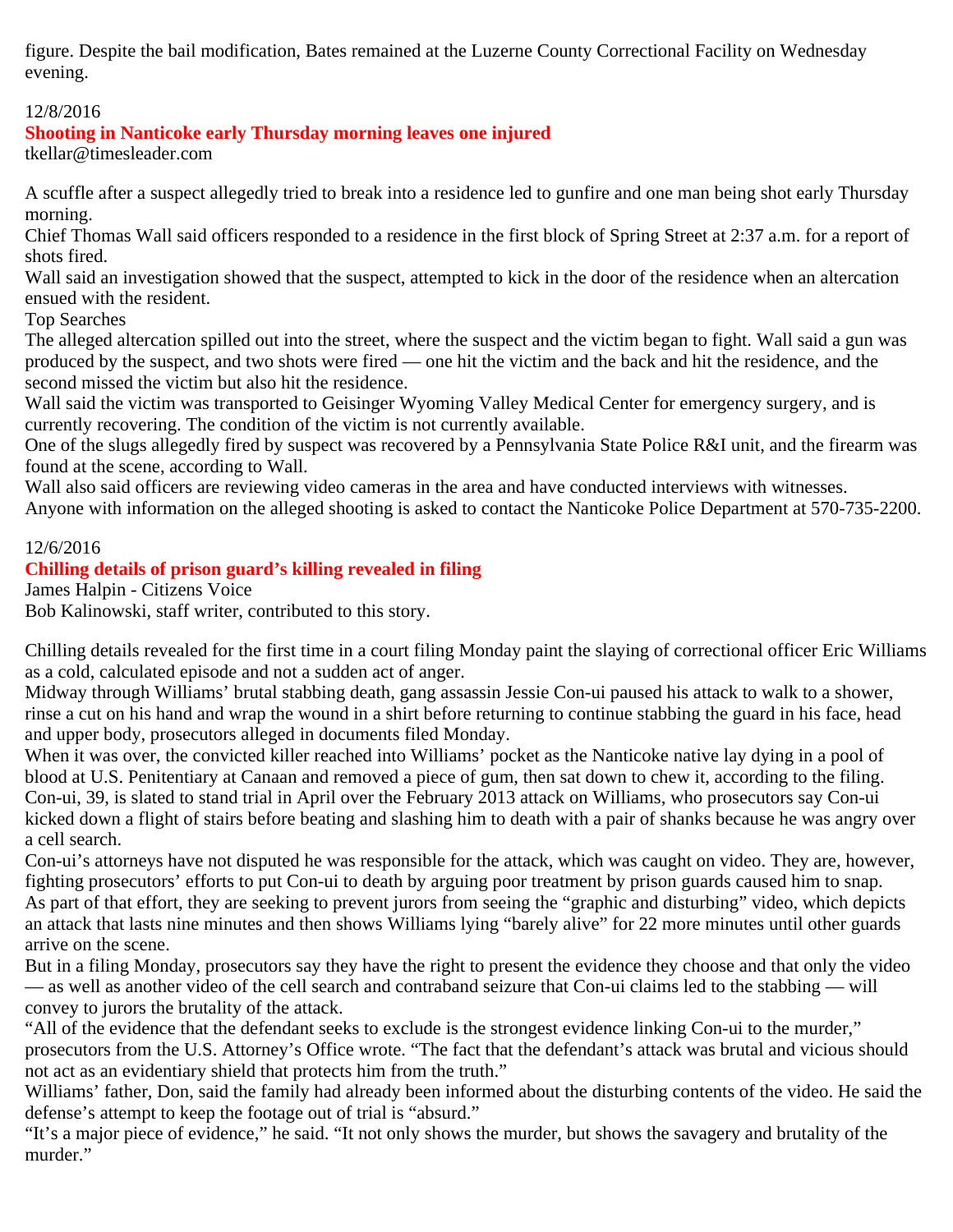According to a synopsis of the video included in the filing, the recording captures Con-ui "lying in wait" on the second floor of the cell block, already armed with the shanks he uses in the attack. Con-ui watches Williams walk toward the stairs, then heads toward the guard in a "casual and unthreatening manner" before delivering a surprise kick to Williams' face, knocking him down the stairs, prosecutors wrote.

Con-ui then "frantically" chases after Williams to stop him from calling for help, pinning Williams to the ground and taking his radio away, prosecutors said.

Con-ui proceeds to repeatedly hit and stab Williams in the face, head and upper body, cutting his own hand in the process, the filing says.

Con-ui walks over to a shower to wash the wound, which he then wraps in his own shirt, before returning to continue stabbing Williams, prosecutors say.

The video, which is black-and-white, shows Con-ui "stomping on and kicking a defenseless and prostrate" Williams, as well as slamming his head on the concrete floor, prosecutors say.

Afterward, Con-ui took some gum from Williams' pocket and sat down at a table to chew a stick as Williams lay on the floor dying after being stabbed more than 200 times, according to the filing.

After throwing Williams' radio at the guard's head and once more kicking him in the face, Con-ui returns to his cell and closes the door, according to prosecutors.

The video goes on to show other officers finding Williams lying in a pool of blood and following the blood trail to Conui's cell door, prosecutors said.

Showing the video, prosecutors argue, will back-up the testimony of other officers who heard Con-ui's "admissions and asserted justifications" for the attack on Williams.

A federal judge has not yet ruled on the defense motion related to the video.

Con-ui's defense is also seeking to reduce the number of aggravating factors prosecutors can cite when seeking the death penalty and to limit victim-impact evidence only to members of Williams' family.

Prosecutors counter in the filing Monday that court rules do not limit victim-impact statements to family and that the aggravating factors they are seeking to cite are proper.

They are seeking to portray Con-ui as a dangerous criminal who, as part of his initiation into the Arizona Mexican Mafia, lured a gang member who had fallen out of favor with gang leadership to a Phoenix laundromat in 2002 and shot him four times in the head.

Con-ui's violent past also includes attacks on other inmates and participation in a conspiracy to commit "multiple murders," including that of a law enforcement officer in 2003, prosecutors say.

In 2009, Con-ui threatened another guard at U.S. Penitentiary Victorville, in California, telling a guard who searched his cell to "watch who you are (expletive) with, before you get hurt," according to prosecutors.

Con-ui remains imprisoned at ADX Florence, the supermaximum security prison in Colorado where he is serving 25 years to life for the 2002 murder.

12/5/2016 **Police Blotter** Citizens Voice

Police arrested two people wanted by the Nanticoke Police Department around 11:11 a.m. on Sunday in the CVS parking lot. Raymond Delaney, 26, of Shickshinny, and Lacey Hules, 26, of Nanticoke, were both wanted on drug charges, police said. They were transferred into the custody of the Nanticoke City Police Department.

# 12/2/2016

**Nanticoke police: Woman alerted bystanders to robbery by honking car horn** Times Leader staff

City police are asking residents to be especially cautious while shopping during the holiday season, noting a woman was robbed outside a store Wednesday evening.

A 72-year-old city resident reported to police that after she finished grocery shopping at the Weis supermarket, 1 Weis Plaza, a man opened the front passenger door of her vehicle and grabbed her purse.

Witnesses described the suspect as a white man, of average height, thin, and wearing a ball cap and jacket with a Pittsburgh Steelers logo. The suspect ran toward the nearby Luzerne County Community College and Geisinger buildings.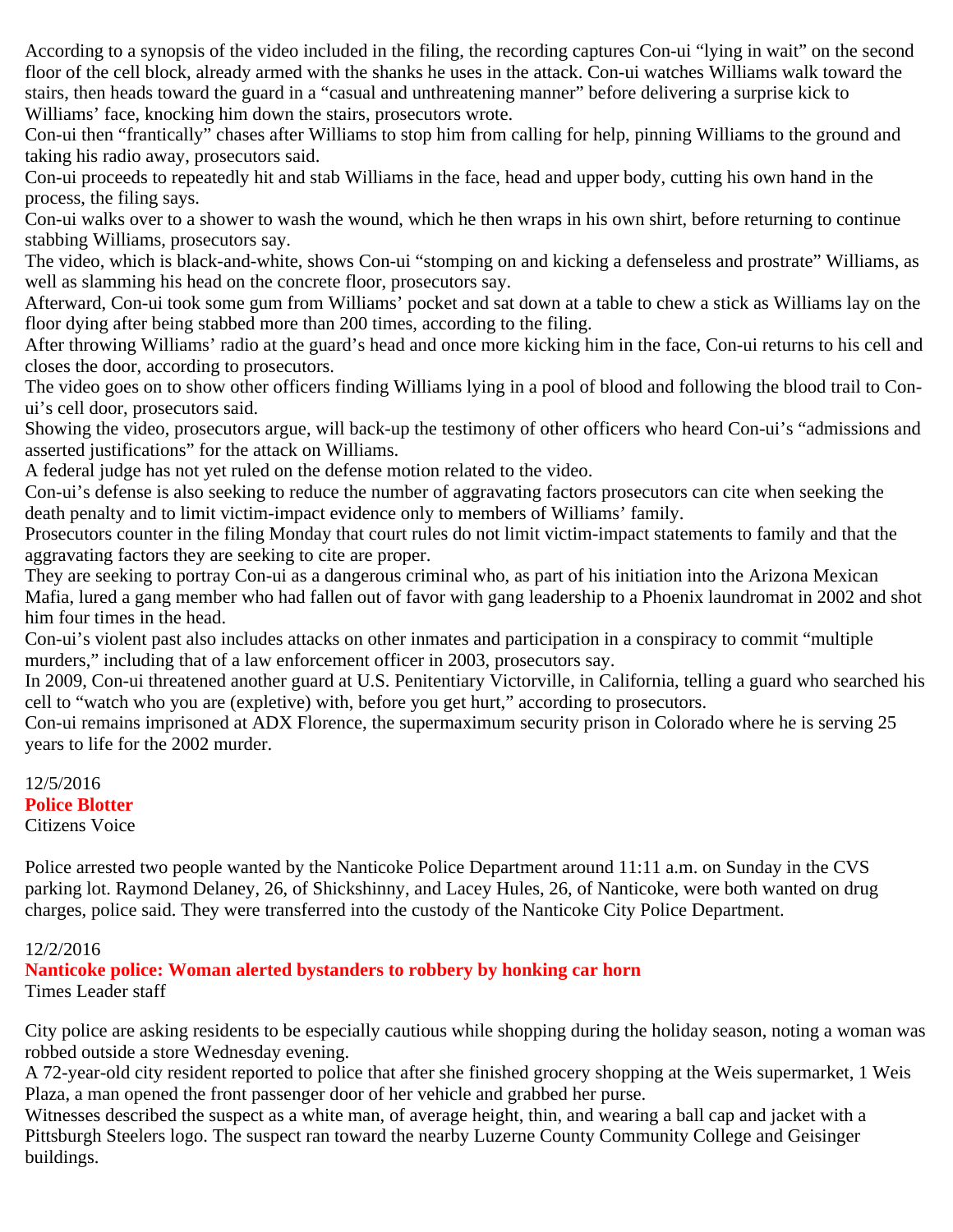The woman alerted bystanders by honking her car horn.

Police ask that anyone who observed the man in the area, or who may have knowledge of his identity, contact detectives at 570-735-2200, ext. 216.

# 11/21/2016

## **Police: man assaulted female relative**

Sarah Scinto - Citizens Voice

A city man who was previously charged with rape assaulted a female relative by making sexual advances on her despite her refusals, police said.

Glynn A. Wildoner faces charges of indecent assault and solicitation after police said he went to a female relative's apartment on Friday around 4 p.m. and tried to have sex with her against her wishes. Police said he told the alleged victim rape charges against him from a June 16 arrest involving two minors were recently dropped before his sexual advances started.

The Citizens' Voice does not identify victims of sexual assault.

The alleged victim said Wildoner put his hands down her pants several times despite her yelling at him to stop. She told police she had to physically remove Wildoner's hand from her pants at which point Wildoner offered her \$100 for sex. She made an excuse to get away from Wildoner and contacted authorities, police said.

Wildoner was out on bail from the June 16 arrest, police said. In that case, he is facing child rape charges alleging he forced himself on a 14-year-old girl and tried to have sex with the girl's sister.

He was arraigned on Friday before Magisterial District Judge Whittaker and sent to Luzerne County Prison to await a preliminary hearing.

#### 11.18.2016

### **Judge rules Nanticoke man qualifies as a 'sexually violent predator'**

James Halpin - Citizens Voice

A Nanticoke man convicted of abducting complete strangers and bringing them to remote cemeteries, where he raped them at knife-point, qualifies as a sexually violent predator, a judge ruled Thursday.

Michael Foschini, 27, of 328 W. Main St., Nanticoke, previously pleaded guilty to charges of aggravated assault, kidnapping and rape in three cases, including for shooting a prostitute in the head and snatching up two other women he drove to secluded Plymouth Township cemeteries before brutally raping them.

"In my 15 years of doing this job, Mr. Foschini is without question the most dangerous individual I've ever had to prosecute," Assistant District Attorney Nancy Violi said after the hearing. "I think that there's no question that he absolutely is a sexually violent predator."

The designation will impact the type of sex-offender treatment Foschini receives and the notification the community receives when he is eventually released after serving his 24- to 48-year prison sentence, she said.

Police caught Foschini after a prostitute was shot in the head Dec. 12, 2014. The woman survived and told police Foschini picked her up at Academy Street and Carey Avenue and drove her to an abandoned building on Willow Street, where they got into an argument about money. During the fight, Foschini kicked her out of his car and shot her in the head, according to prosecutors.

After arresting Foschini, police collected his DNA, which would later come back as a match for two unsolved rapes. In the first, Foschini pulled a knife and kidnapped a woman from Carey Avenue in Wilkes-Barre and drove to Exaltation of the Holy Cross and St. Joseph's Cemetery in Plymouth Township, where he raped her, according to prosecutors.

Foschini was also charged in a second cold-case sexual assault from Nov. 16, 2012, in which he lured a woman he saw on Academy Street in Wilkes-Barre into his SUV with an offer to smoke marijuana. Instead, Foschini locked her in the car and drove to Ebert Cemetery in Plymouth Township, where he held a knife to the woman while he raped her in the back seat.

Foschini's DNA also matched a third unsolved sexual assault case, but the victim declined to testify in that case, prosecutors said.

During a hearing Thursday, Paula Brust, a member of the Pennsylvania Sexual Offenders Assessment Board, testified that she did not believe Foschini could ever be rehabilitated.

"He has shown a pattern of behavior of violent crimes," Brust said, noting that personality disorders generally appear in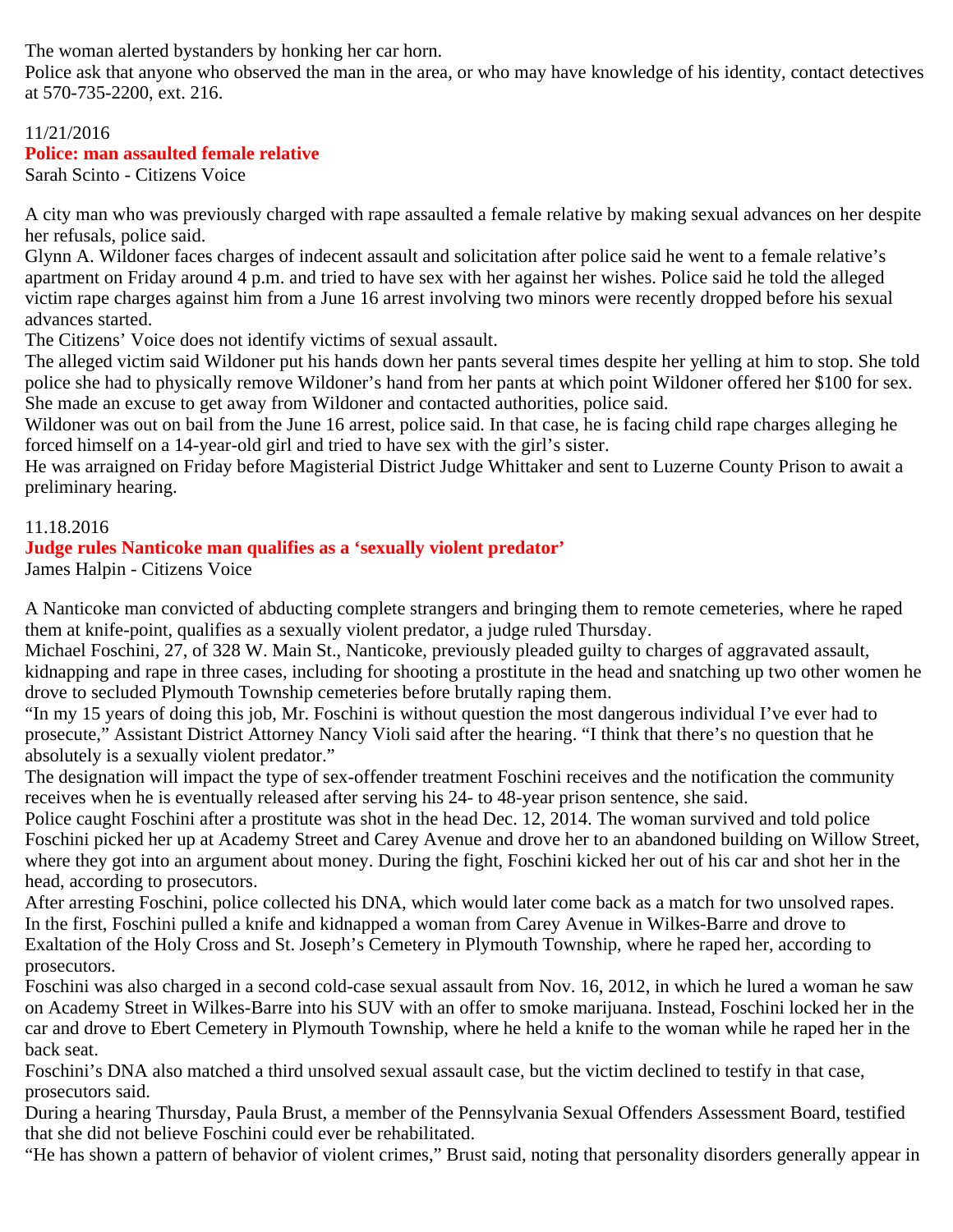early adulthood. "I do believe this is a chronic, lifetime disorder for Mr. Foschini."

Defense attorney Janan Tallo argued that Foschini was a young man at the time of the crimes and said she believed he could eventually "see the error of his ways and change."

Luzerne County Judge David W. Lupas, however, sided with the prosecution and concluded Foschini suffers from a "mental abnormality" that qualifies him as a sexually violent predator.

"His behavior is predatory in nature," Lupas said.

The judge ordered Foschini to be returned to State Correctional Institution Retreat as soon as possible to continue serving his sentence.



11/17/2016 **Police seek shoplifter wearing Nanticoke sweatshirt** COURTESY OF STATE POLICE

Authorities are looking for two people they say stole items from Cabela's in Tilden Township on Oct. 9. Photo: N/A, License: N/A, Created: 2016:10:14 12:25:56COURTESY OF STATE POLICE

TILDEN TWP. — State police in Berks County are searching for a retail theft suspect with possible ties to Luzerne County.A man wearing a sweatshirt that read "Nanticoke Football" is one of four people who stole items from the Cabela's retail store in Tilden Township near Hamburg at about 5:30 p.m. on Oct. 9, according to state police at Hamburg.

Store security officers attempted to apprehend the man and his accomplices but they drove off in a white Chevrolet Blazer that was later found abandoned in a nearby parking lot with stolen items inside the vehicle, police said.

Police on Wednesday released surveillance video footage of the man and a woman who is also suspected in the alleged crime. Anyone with information is asked to contact Trooper Brian Cipko, PSP-Hamburg Criminal Investigations Unit, at 610-562- 6885.

#### 11/14/2016 **Nanticoke man facing multiple charges after alleged rape** sscinto@citizensvoice.com

A city man attacked and raped a woman at knifepoint over the weekend, police said.

Christopher Bates, 43, of Nanticoke, faces charges of rape, terroristic threats, false imprisonment and harassment after an alleged victim reported he forced her to have sex with him and threatened her with a knife early Saturday morning. The Citizens' Voice does not identify victims of sexual assault.

According to arrest papers, Bates went after the woman while she was sleeping around 2 a.m. on Saturday and punched her in the face. Once she woke up, police said Bates duct taped her mouth shut. When she struggled, police said Bates pulled out a knife.

Bates forced the alleged victim into the bathroom and made her strip off her clothes and have sex with him. Police said he made her stay naked afterward and threatened to slash her throat with the knife.

After Bates forced her into sex again, police said Bates offered her three options — he would either kill her, kill himself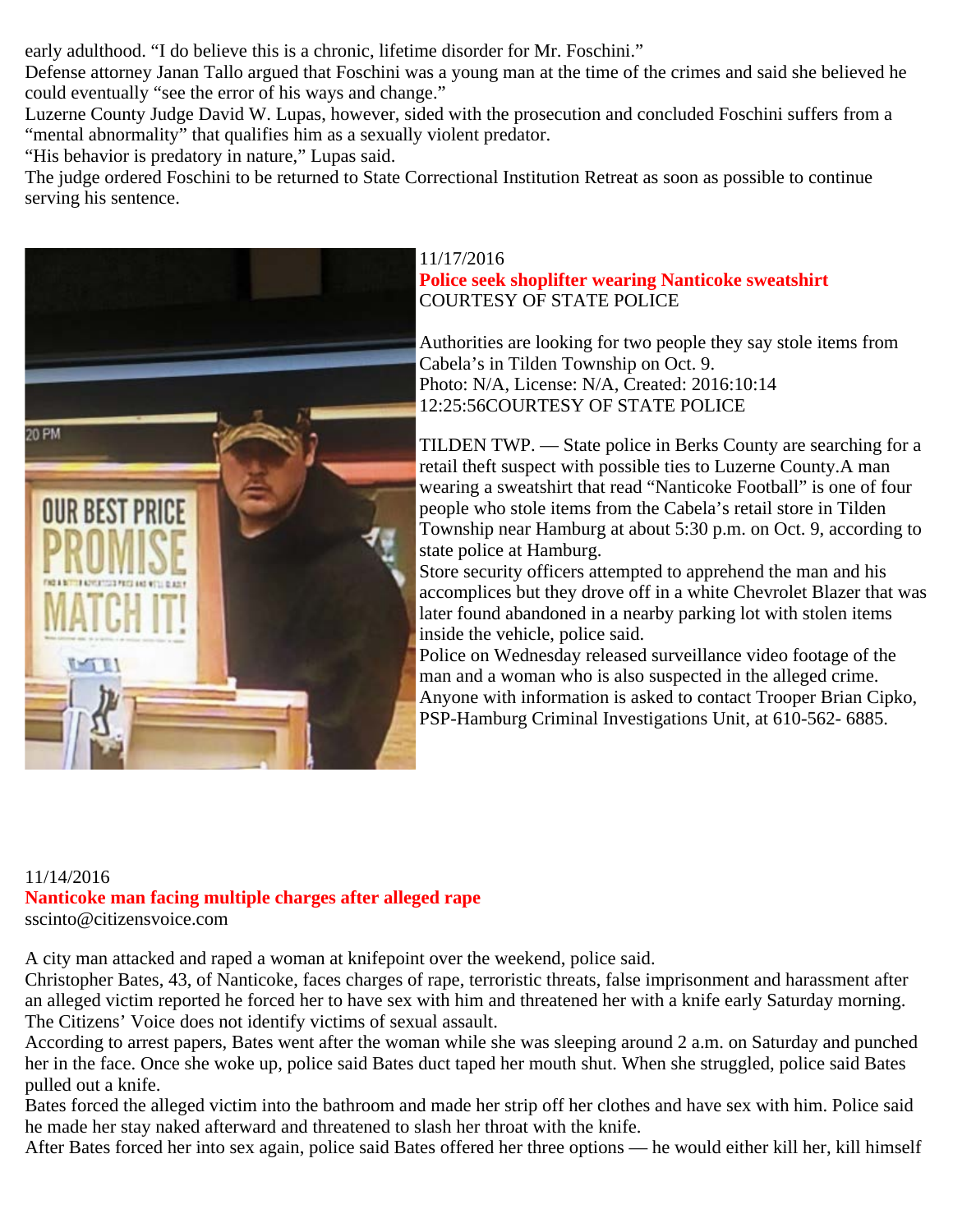or let her leave with her son. Police said Bates then held the knife to the alleged victim's genital area.

Bates forced the woman into sex a third time before allowing her to get dressed, police said. He then refused to let her out of the bedroom, according to arrest papers.

Police said Bates eventually allowed the woman and her son to go downstairs but would not let them leave the house. Bates then packed his belongings and left, police said.

A preliminary was scheduled for Nov. 27 at 1 p.m. before Magisterial District Judge Donald Whittaker, according to arrest papers.

### 11/12/2016

### **Search warrant leads to three suspects facing drug charges**

tkellar@timesleader.com

A search warrant executed by police and members of the Luzerne County Drug Task Force resulted in three arrests. Marie McDaniels, 34, Nicholas McManus, 21, and Celso Sanchez, 24, all of Nanticoke, are all facing a slew of charges after investigators served the warrant at a residence at 1 Rock St. in Glen Lyon.

Officials said the warrant was executed at approximately 6 p.m. Wednesday. Along with members of the Drug Task Force, police from Newport Township and Nanticoke were present.

As a result of the search, investigators allegedly found a digital scale, \$175 in cash, an assortment of drug paraphernalia, 39 white bags containing suspected heroin and brass knuckles.

McDaniels is charged with one count each of possession with intent to deliver and criminal conspiracy, three counts of possession of a controlled substance, four counts of possession of drug paraphernalia and one count of possession of a small amount of marijuana.

McManus is charged with one count each of possession with intent to deliver a controlled substance, criminal conspiracy, possession of a controlled substance, possession of a small amount of marijuana and four counts of possession of drug paraphernalia.

Sanchez is charged with two counts each of possession with intent to deliver a controlled substance, criminal conspiracy, possession of a controlled substance and four counts of possession of drug paraphernalia.

Court documents indicate the suspects were arraigned before Magisterial District Judge Michael Dotzel Thursday, and are scheduled for preliminary hearings before Magisterial District Judge Donald Whittaker at 1:15 p.m. Nov. 30. McDaniels, McManus and Sanchez were each jailed at the Luzerne County Correctional Facility for lack of bail. A photo of McDaniels was not immediately available.

### 11/2/2016

### **Teen accused in ambulance theft, assault sentenced**

jdolinsky@timesleader.com

A teen accused of assaulting a man with a brick then leading police on a chase in a stolen ambulance last year was sentenced to two years probation after pleading no contest Friday to some of the charges.

Destiny Noella McNeil, 19, of Nanticoke, entered the plea on a single felony count each of theft, fleeing, and simple assault. Twelve additional charges, including two counts of aggravated assault, were withdrawn in exchange for her plea, court record show.

McNeil was immediately sentenced to serve two years probation under supervision of the Luzerne County Specialty Court team, which monitors and treats otherwise prison-bound offenders with documented mental health illnesses. Moosic-based psychiatrist Dr. Matthew Berger testified at a hearing in July that McNeil suffers from auditory and visual hallucinations that caused her to believe she saw "demon shadows," factors that led him to diagnose her with schizophrenia.

Berger had indicated the "voices" in her head had subdued, but "mild paranoid thoughts" remain.

Prosecutors say McNeil on Sept. 4, 2015, struck Timothy Yatsko with a brick on East State Street, Nanticoke, before fleeing in an ambulance parked about a block away. The girl allegedly led police on a pursuit and eventually crashed the emergency vehicle in Laurel Run, causing damage along the way.

McNeil was ordered to pay \$45,116 in restitution to insurer Gladfelter Claims Management. She is to have no contact with Yatsko.

According to the affidavit, McNeil hit Yatsko hard enough to cause him to fall to the ground. The teen then fled in the emergency vehicle, hitting two parked cars on East State Street before making her way to Route 29 and eventually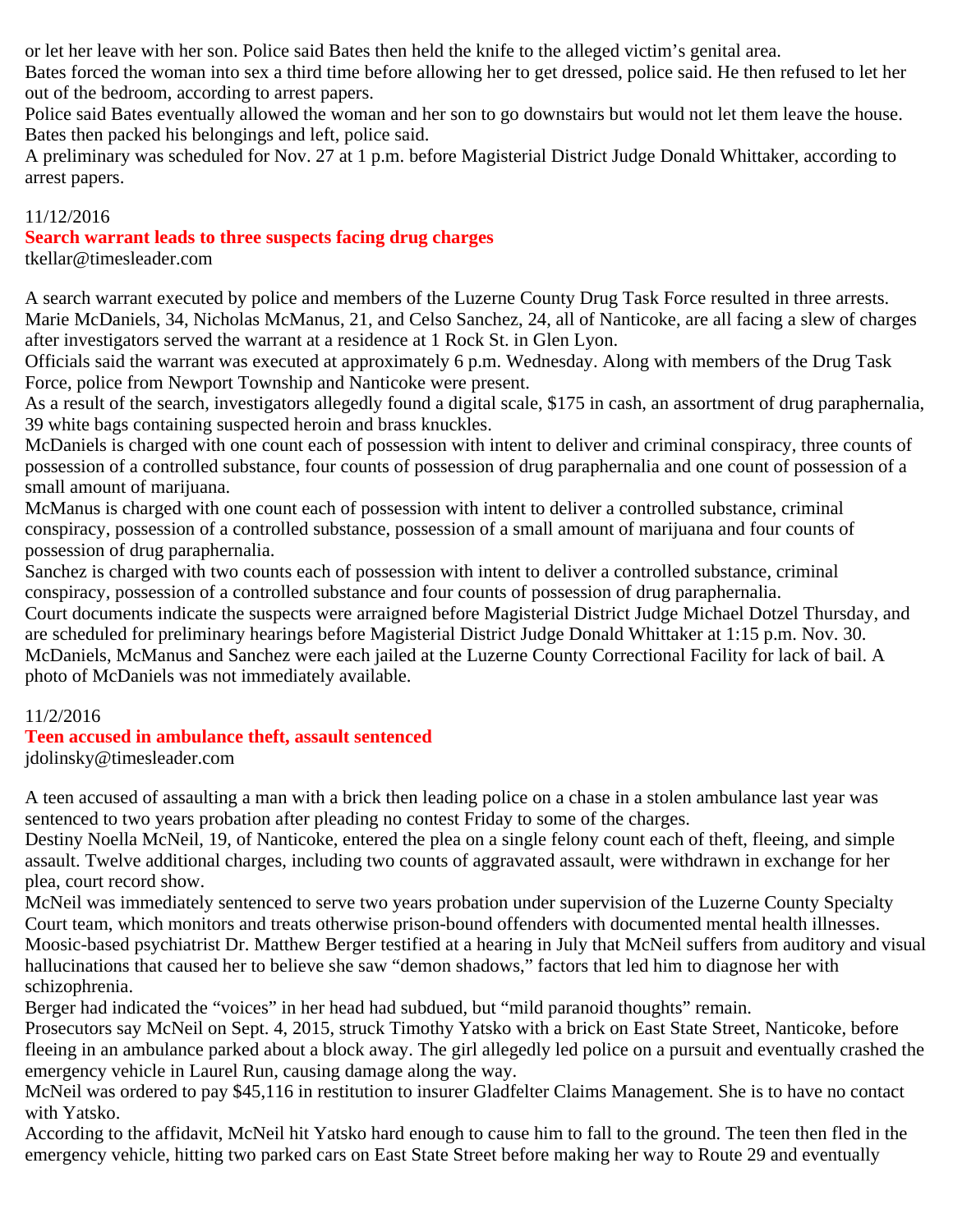Interstate 81 north.

McNeil then made her way to Route 309, pursued by both Nanticoke and Wilkes-Barre Township police, where she struck a township cruiser near the border between Wilkes-Barre Township and Laurel Run, the affidavit says. While being pursued, McNeil, who was driving without a license, crashed on Northampton Street in Laurel Run. Wilkes-Barre Township Patrolman Robert Capparell said she eventually "spun out," realizing she didn't have anywhere to go. She was then apprehended

## 11/1/2016

# **Wilkes-Barre man allegedly lied while trying to buy gun**

James Halpin - Citizens Voice

A Wilkes-Barre man is charged with making a straw purchase of a firearm from a Nanticoke gun shop, according to the U.S. Attorney's Office.Z

Ruben Rosario, 19, is charged with making false statements to a federally licensed firearms dealer. Prosecutors allege that Rosario lied while trying to buy a gun from Piestrak's Gun Shop in Nanticoke on April 5. Rosario has reached a plea agreement with prosecutors and will plead guilty at a later date, prosecutors said. Rosario faces a maximum sentence of 10 years in prison and a fine, prosecutors said.

## 10/20/2016

# **Nanticoke armed robbery case headed to higher court, 1 suspect still at large**

Local, Nanticoke smocarsky@timesleader.com

A man who allegedly confessed to robbing a convenience store in February to feed his heroin addiction waived armed robbery and other charges to higher court Wednesday, while his alleged accomplice remains at large.

John Kania III, 23, of Hanover Township, appeared before District Judge Donald Whittaker for a preliminary hearing on three felony counts of robbery, a felony count of conspiracy, and one misdemeanor count each of simple assault, terroristic threats and theft by unlawful taking.

Two robbery counts and the terroristic threat charge were withdrawn, and the remaining charges were forwarded to Luzerne County Court of Common Pleas.

According to court papers, Nanticoke police investigated the report of a robbery at the Turkey Hill Minit Mart at 460 W. Main St. that occurred at about 11:30 p.m. Feb. 15. The clerk told police a man walked into the store "completely bundled up" and almost immediately pulled a switchblade out of his pocket and "demanded all the money or else." The clerk told police the man ran from the store toward Alden Road, adding that the man appeared to be "disturbed or under the influence of something." The clerk told police he was "in fear for his life."

Responding officers observed footprints in the snow, which they followed to the north side of West Union Street, just before a dirt alley, and crossed the road to a spot from which it appeared a vehicle recently pulled away.

On July 23, Nanticoke Detective Capt. Robert Lehman received a call from Kingston police officer Robert Miller, who told him he had intelligence that Kania and Daniel Blessing were involved in a recent robbery at a Nanticoke convenience store.

Lehman asked Miller, with whom he worked previously on other investigations, for assistance, and Kania allegedly agreed to a videotaped interview with Miller at the Kingston Police Department.

In the interview, Kania allegedly confessed to the armed robbery, which he planned with Blessing. Kania said the two planned to use the stolen money to buy heroin. Kania allegedly said Blessing parked his car on a roadway off Alden Road while Kania went and robbed the store.

Kania allegedly told police he received about \$120 from the store clerk, and he and Blessing split the money and used it to buy heroin, which they then used.

Kania was arraigned before Whittaker and has been in jail awaiting his preliminary hearing since August. Whittaker set his bail at \$75,000, and Kania was returned to the Luzerne County Correctional Facility to wait his formal arraignment before Luzerne County Judge Tina Polachek Gartley at 10 a.m. Jan. 5.

Following Wednesday's hearing, Lehman said Blessing, 22, of Mountain Top, remains at large. He is believed to be in the Philadelphia area, Lehman said.

Anyone with information on Blessing's whereabouts is asked to contact Nanticoke police at 570-735-2200.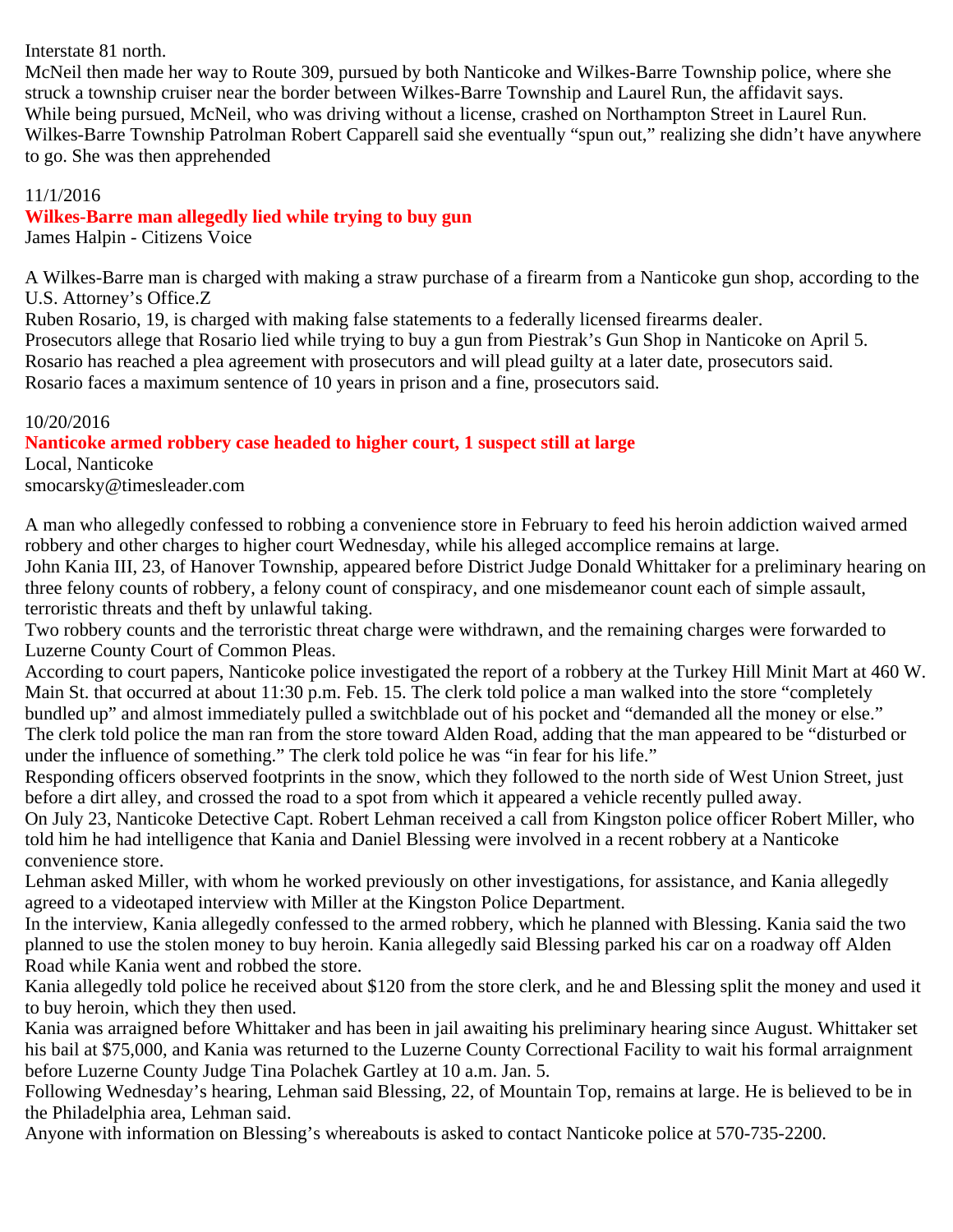# 10/15/2016

### **Former Wyoming Valley Country Club general manager pleads guilty to theft**

jdolinsky@timesleader.com

The former manager of the Wyoming Valley Country Club in Hanover Township pleaded guilty Friday in Luzerne County Court to stealing funds from the private golf course.

Randy Park, 39, of Sunset View Drive, Nanticoke, entered the plea to a single count of theft before Luzerne County Judge Michael T. Vough. The judge ordered the former club general manager to pay \$30,000 in restitution.

State police said Park made unauthorized transactions in excess of \$2,000 between January 2013 and December 2014 via a debit card no one at the club knew he had obtained, as well as through cash withdrawals, checks written to himself and failure to pay for medical insurance.

Park, hired in 2012 at \$80,000 per year, was suspended in 2014 following an internal audit and terminated Jan. 23, 2015.

Park was ordered to have no contact with the club. He is scheduled to be sentenced Dec. 20.

#### 9/9/2016

### **W-B man charged in theft from Nanticoke high school**

sscinto@citizensvoice.com

Police arrested a Wilkes-Barre man on Wednesday for his alleged involvement in a 2015 burglary at Greater Nanticoke Area High School.

Wilkes-Barre City police apprehended Alberto Carlos Matias on Wednesday after a previously arrested juvenile named Matias as his "co-conspirator," in the robbery of more than \$5,000 in cash, a computer, an overhead projector and several checks from the high school in January 2015, according to a criminal complaint.

The juvenile told police that Matias called him on January 26, 2015 and asked if he wanted to make \$800. The juvenile agreed and Matias picked him up near his home. In the car, Matias said they were going to "rob" Nanticoke High School, according to police.

After stopping at Matias's home for supplies, the juvenile said the pair walked to the high school from a nearby CVS parking lot. Police said Matias directed the juvenile to break into the window of Room 112 and retrieve a lockbox from the cabinet. They used a drill to break the window, went inside and retrieved the lockbox containing "a few hundred dollars" in bank checks.

Police said Matias broke into a second room and took envelopes of cash from a teacher's desk and a laptop computer. Police said the same classroom was burglarized the next day and an overhead projector was dismantled from the ceiling. Matias was charged with burglary, criminal conspiracy, theft by unlawful taking, corruption of minors and related counts.

He was being held in Luzerne County Correctional Facility in lieu of \$250,000 bail, awaiting a preliminary hearing scheduled for 1 p.m. Sept. 14 before Magisterial District Judge Donald Whittaker.

#### 9/1/2016

### **Couple charged with leaving two kids alone in car at Nanticoke gym**

emark@citizensvoice.com

City police on Wednesday charged a Mountain Top couple with child endangerment for allegedly leaving their children alone in a car in front of a Nanticoke gym.

Police allege that Molly O'Neill, 35, and Daniel Johnson, 36, left a 5-month-old girl and an 11-year-old boy in a car outside Nanticoke Fitness Center as the couple worked out on the night of June 29.

Officers responding to an anonymous tip found the infant asleep in a car seat and the 11-year-old boy playing with an iPad, with the car doors locked, according to a criminal complaint filed by Nanticoke police.

They coaxed the boy to open a car door, which set off an alarm. He said his mother, O'Neill, was exercising in the gym, the complaint states.

O'Neill told police that she left her infant daughter in the care of her son while she worked out, and she had rigged the car doors so an alarm would sound if they opened, according to the complaint.

Police contacted Luzerne County Children and Youth Services, and a caseworker interviewed O'Neill and Johnson the father of the infant — on July 7, the complaint states. They said they went to the gym together and left the children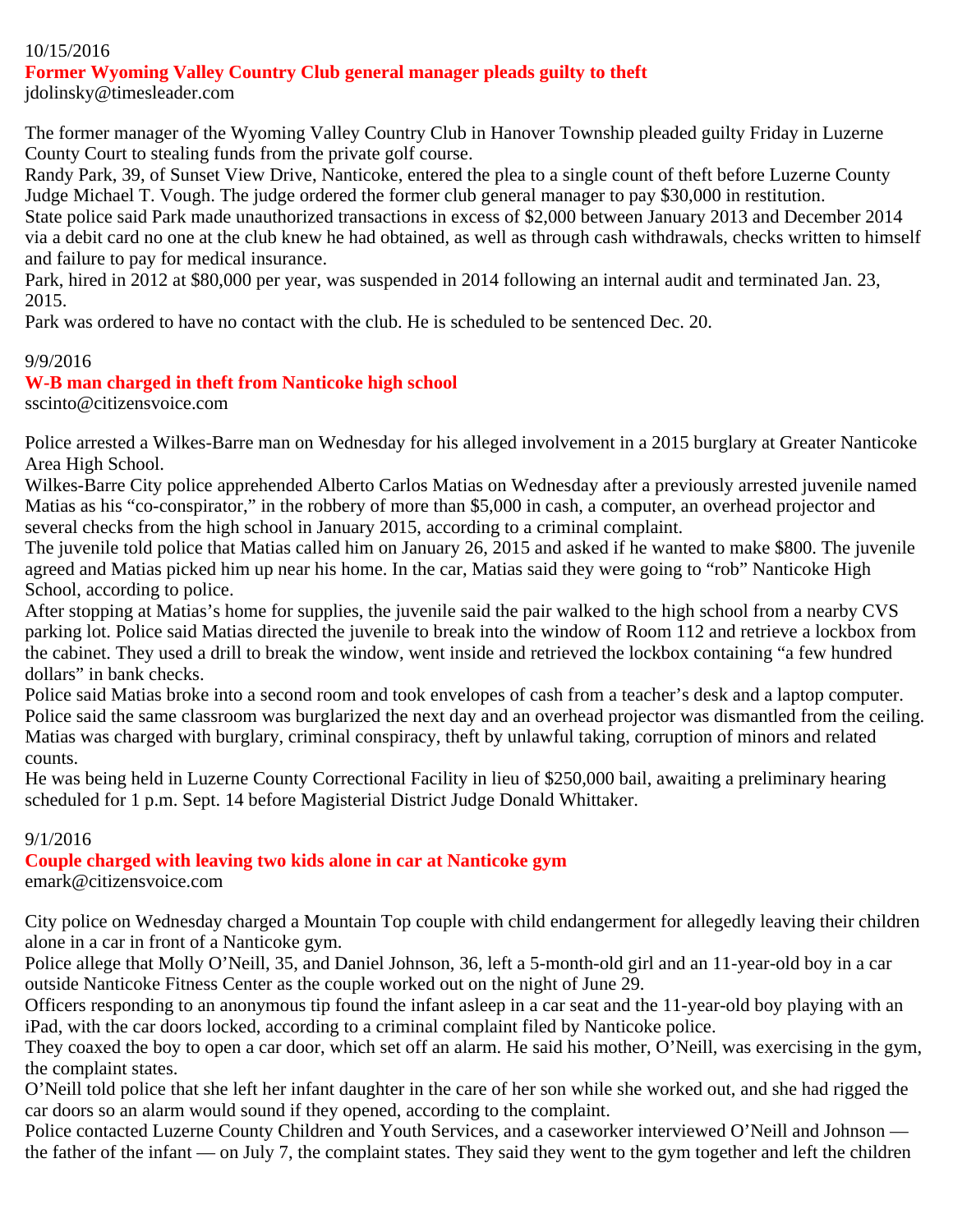in the car "for about 10 minutes" while they exercised, the complaint states.

Police interviewed the boy, who said his mother has left him alone in the car to care for the baby several times, at the gym or supermarket, according to the complaint.

The boy's natural father told police his son had been left alone to care for the infant at least twice. He also said his son had been diagnosed with Asperger's syndrome, a form of autism, the complaint states.

O'Neill and Johnson, both of the Valley Stream Park development, were charged with endangering the welfare of children, a first-degree misdemeanor.

They were arraigned Wednesday before Magisterial District Judge Donald Whittaker and released on \$25,000 unsecured bail, pending a preliminary hearing scheduled for Sept. 7 before Whittaker.

Bob Kalinowski, staff writer, contributed to this report.

## August 23, 2016 **K-9 Vice Has Died**



It is with deep regret that the members of the Nanticoke City Police Department announce the unexpected passing of our K-9 partner Vice. He will be truely missed by all.

# 8/17/2016 **Nanticoke Police Chief William Shultz has died**

bedmunds@timesleader.com

Residents offered condolences and prayers on social media Wednesday evening after hearing of the passing of police Chief William Shultz.

In a post on its Facebook page, the Nanticoke Police Department announced the death of Shultz, who passed away Wednesday morning after battling pancreatic cancer.

According to the post, Shultz had been a police officer since 1973, when he joined the Plymouth Township Police Department. He was hired by Nanticoke in 1990 and was appointed chief in August 2012.

Comments on the post called the chief a gentleman and a friend. People thanked Shultz for his service, calling him "a cop's cop" and an "all around good guy."

Funeral arrangements and an obituary have not yet been released.

# 8/17/2016

## **Nanticoke police chief dies**

bkalinowski@citizensvoice.com

As the city's top cop, police Chief William Shultz continued serving as a lead investigator for the city's most notable cases and hit the streets alongside younger officers to battle crime.

"He insisted on that. It was welcomed because of his 42 years of experience. He was a cop first, and an administrator second, but they both complemented each other," Nanticoke police Capt. Robert Lehman recalled Wednesday.

That leadership and mentoring will be missed, colleagues say, as Shultz died Wednesday morning after a long battle with cancer. He was 61.

Even after being diagnosed with cancer, Shultz played an active role in steering the department forward and worked until he could work no more, they say.

"He had the weight of the citizens on his shoulders here. They came first," Lehman said.

Shultz served as Nanticoke police chief since June 2012, and was in his 26th year of service to the department. Prior to being hired by Nanticoke in 1990, Shultz served in the Plymouth Township Police Department for 16 years, including nine years as chief.

Lehman said he often turned to Shultz for help when he assumed Shultz's former position as Plymouth Township police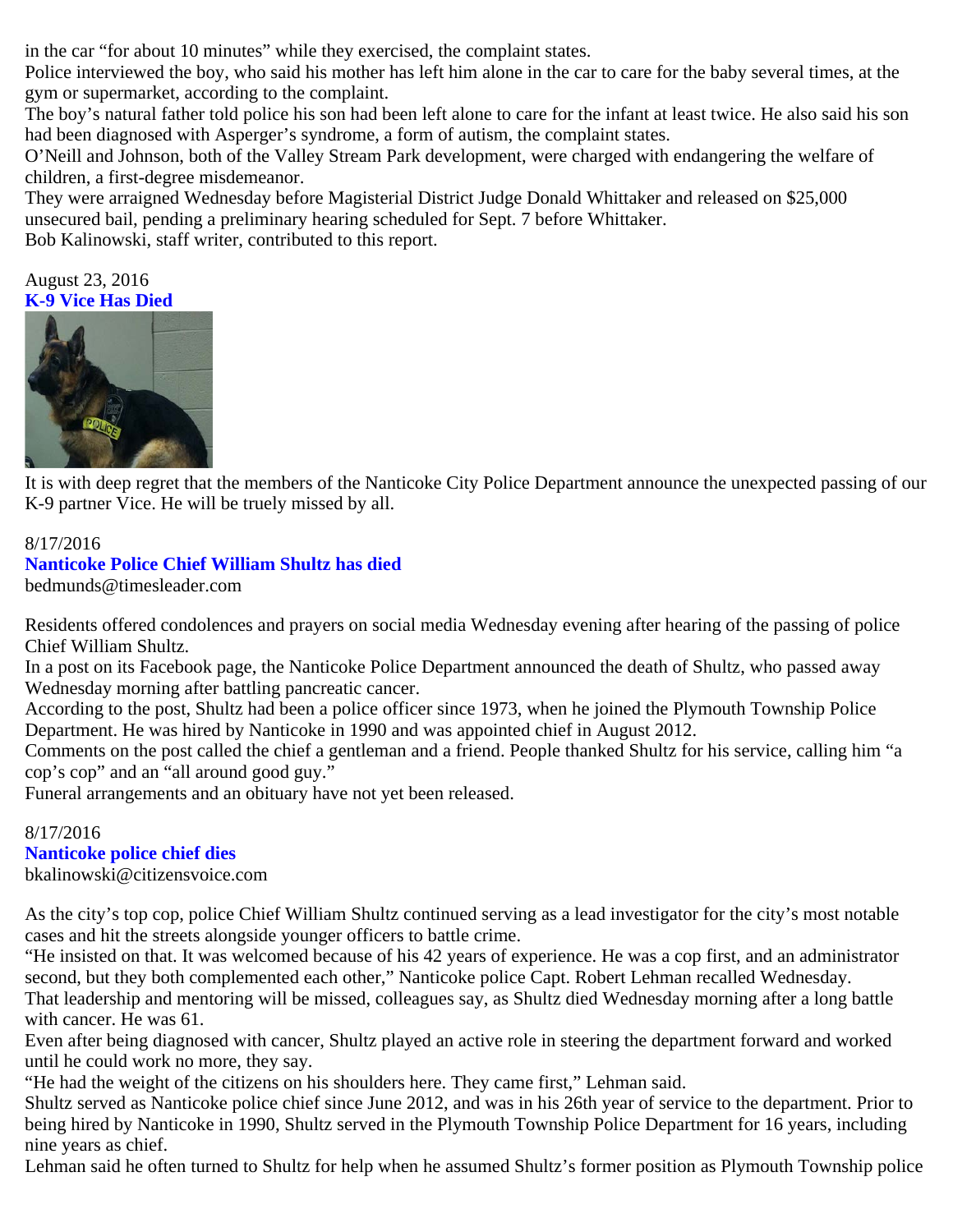chief in 1995, a post he held until the department disbanded in 2004.

"I wasn't from the area when I was hired there. He sort of was my mentor. He was right across the river. He was my goto guy. He was vital to every investigation I had over there. I was the youngest police chief in the county at the time. I was 26," Lehman said.

Lehman would later follow Shultz to Nanticoke's police force in 2006.

"He was a father figure to his peers and the new guys who came aboard," Lehman said. "He was sick for a long time, but it's still a shock."

The mood around the department and city was "somber" and "solemn" over the loss of the longtime public servant, Lehman said.

Mayor Richard Wiaterowski said he would miss Shultz not only as a police chief, but as a friend.

"It's a sad day for the police department and the city of Nanticoke," he said.

Wiaterowski recalled how Shultz would often stop into his office and settle into a reclining chair for long chats about the department and other, more personal matters. He'd put his feet up, showing off his cowboy boots, and would always wear his "famous fedora hat," the mayor said

"I'm going to miss him sitting in that chair," Wiaterowski said.

Shultz served as chief of police since 2012 and Wiaterowski took office in 2014. The mayor said Shultz will leave behind an example of a "hands-on" police chief.

"He'd eat, sleep and drink police work," Wiaterowski said. "He was very fair. He would take a phone call any time of the night. Those are the things that I think are going to be his legacy."

Luzerne County District Attorney Stefanie Salavantis said she had been in regular contact with Shultz and his family during his battle with cancer. She said he will be remembered as a man with two loves in life: his family and his police work.

"He was very passionate about his job. He loved being chief. Every time you spoke to him, it just showed," Salavantis said. "That community has lost an amazing man. It's very emotional for everybody. We lost a good guy. He was just a big part of our law enforcement family. He will be greatly missed."

## 8/8/2016

# **Police seek assistance in locating co-conspirator in armed robbery case**

ggibbons@timesleader.com

A Hanover Township man wanted in connection with an armed robbery of Turkey Hill Minit Mart, West Main Street, Nanticoke on February 15, was arrested on Friday evening.

John Kania, 22, was arraigned before District Judge Donald Whittaker and remanded to Luzerne County Correctional Facility for lack of \$150,000 bail.

A preliminary hearing is scheduled for August 10.

City detectives were assisted by Kingston Borough Police Department in the investigation.

Kania's alleged co-conspirator Daniel Blessing, 22, remains at large.

Police are requesting anyone with information about Blessing's whereabouts to contact Nanticoke City Detective's at 570-735-2200, etc. 206.

# 8/7/2016

# **Nanticoke police make arrests in two armed robbery cases**

Eric Mark - Citizens Voice

City police have announced arrests in two armed robbery cases in Nanticoke.

Police on Friday charged Joshua Ruchinski, of West Nanticoke, with robbery, theft and simple assault. Ruchinski robbed a Shickshinny man he met for a purported sale of comic books on Thursday, police allege.

The alleged victim told police that Ruchinski pulled out a knife and demanded money as the two men sat in a car parked in front of a Slope Street home where Ruchinski said the comic books were stored, police said in a criminal complaint. When the man resisted, Ruchinski pulled out a gun and again demanded money, according to the complaint. The man continued to resist, so Ruchinski grabbed the man's car keys and cellphone and ran off, the complaint states. Ruchinski, 26, was arraigned before Magisterial District Judge Donald Whittaker and sent to Luzerne County Correctional Facility in lieu of \$100,000 bail. A preliminary hearing is scheduled for Wednesday.

Police also charged John Kania III, 23, of Hanover Township, with robbery, terroristic threats, theft and simple assault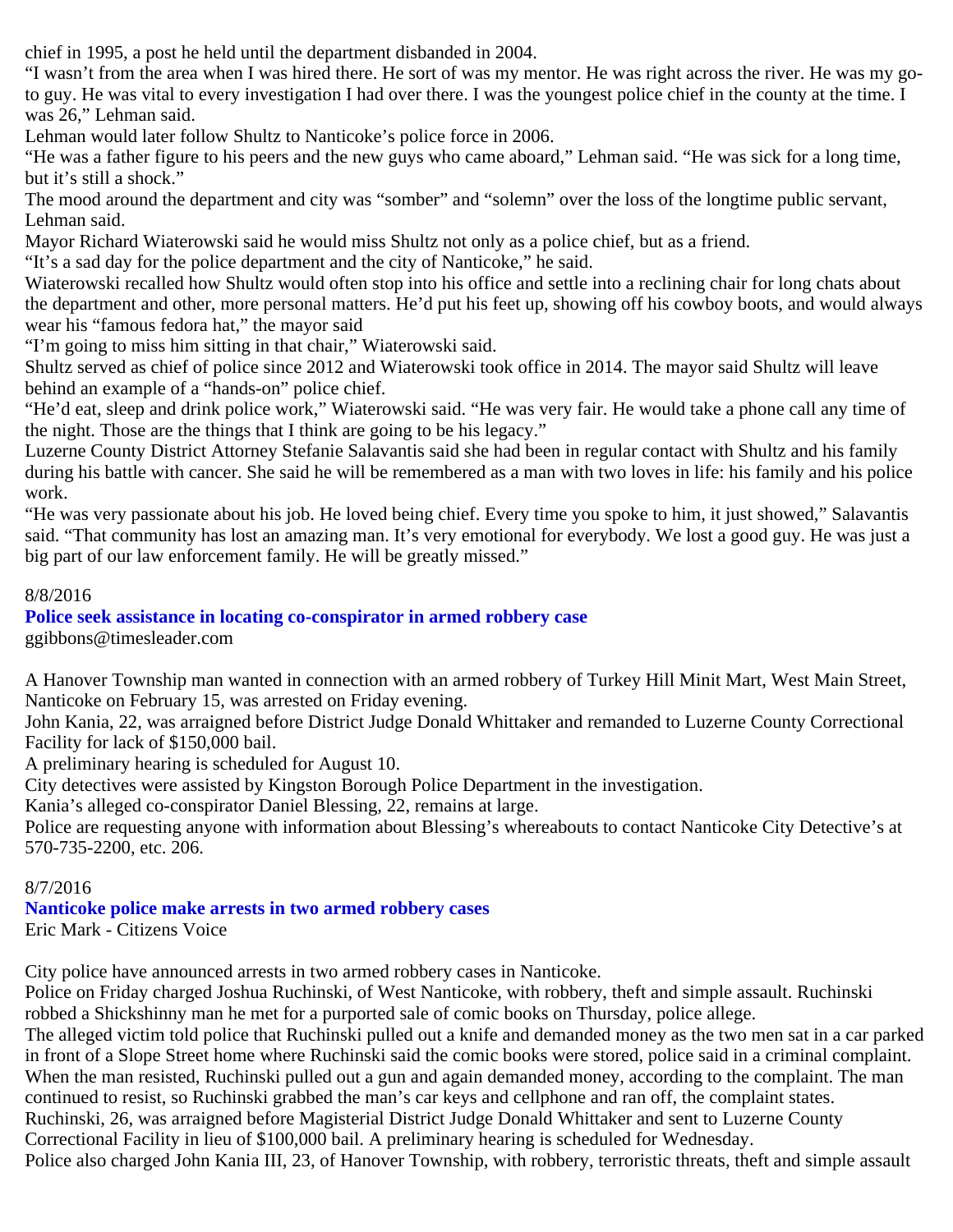in connection with the armed robbery of the Turkey Hill Minit Market on West Main Street on Feb. 15. Kania walked into the store, pulled out a switchblade knife and demanded cash from a cashier, police allege. Kania confessed to the crime when police interviewed him in late July after receiving a tip from Kingston police that Kania might have been involved in the robbery, according to a criminal complaint. Kania said he had a serious heroin addiction at the time and robbed the store to get money to buy the drug, the complaint states. He was arraigned before Whittaker and sent to Luzerne County Correctional Facility in lieu of \$150,000 bail. A preliminary hearing is scheduled for Wednesday.

### 8/6/2016

## **Police nab suspected drug dealer in Nanticoke**

Eric Mark - Citizens Voice

Police raided a city home and arrested an alleged drug dealer Thursday.

Police officers from Nanticoke, Wilkes-Barre and Kingston as well as the Luzerne County Drug Task Force and the state Attorney General's Office executed a search warrant at 263 State St. in Nanticoke on Thursday, according to police.

Officers found Robert Dixon III, as well as his girlfriend and a child in the home, police said. The woman and child were released.

According to police, Dixon told officers that all of the drugs in the house were his, and that there was a handgun in his bedroom that belonged to someone else.

Officers found numerous bags of suspected cocaine and marijuana, water bongs, marijuana pipes and a digital scale during the search, according to police. They also located the handgun Dixon had mentioned and found it was loaded, police said.

Dixon, 28, was charged with possession with intent to deliver a controlled substance, possession of a controlled substance and possession of drug paraphernalia.

He was arraigned before Magisterial District Judge Donald Whittaker and sent to Luzerne County Correctional Facility in lieu of \$100,000 bail.

A preliminary hearing is scheduled for Aug. 10 before Whittaker.

### 8/5/2016

# **Nanticoke police seek suspect in armed robbery**

Eric Mark - Citizens Voice

A West Nanticoke man robbed a man when the two met to buy and sell comic books on Thursday, according to Nanticoke police.

A Shickshinny man told police he drove to Nanticoke on Thursday afternoon to buy comic books from a man he knew as "Josh," police said. The man said he and "Josh" connected through Craigslist, a classified advertisements website. Police identified "Josh" as Joshua Ruchinski, 26.

The man said he met Ruchinski in a convenience store parking lot. Ruchinski got into the man's vehicle and asked him to drive to a Slope Street home where he said the comic books were stored, according to police.

When the men reached the home, Ruchinski pulled out a knife and demanded the man hand over cash, police said. The Shickshinny man resisted, suffering a cut on his hand. Ruchinski then pulled out a handgun and again demanded money, but the man continued to resist, according to police.

Ruchinski grabbed the man's cellphone and car keys before running away, police said.

The victim received injuries to his left hand and neck.

Ruchinski is described as a white male, 6 feet tall and 150 pounds, with a tattoo on the left side of his neck.

Anyone with information about Ruchinski is asked to call Nanticoke police at 570-735-2200 or dial 911. Ruchinski should not be approached as he is considered armed and dangerous, police said.

### 8/4/2016

# **Prosecutors seek transfer of teen accused of stealing ambulance to jail**

James Halpin - Citizens Voice

The teen charged as an adult with hitting a man with a brick and stealing an ambulance should be housed along with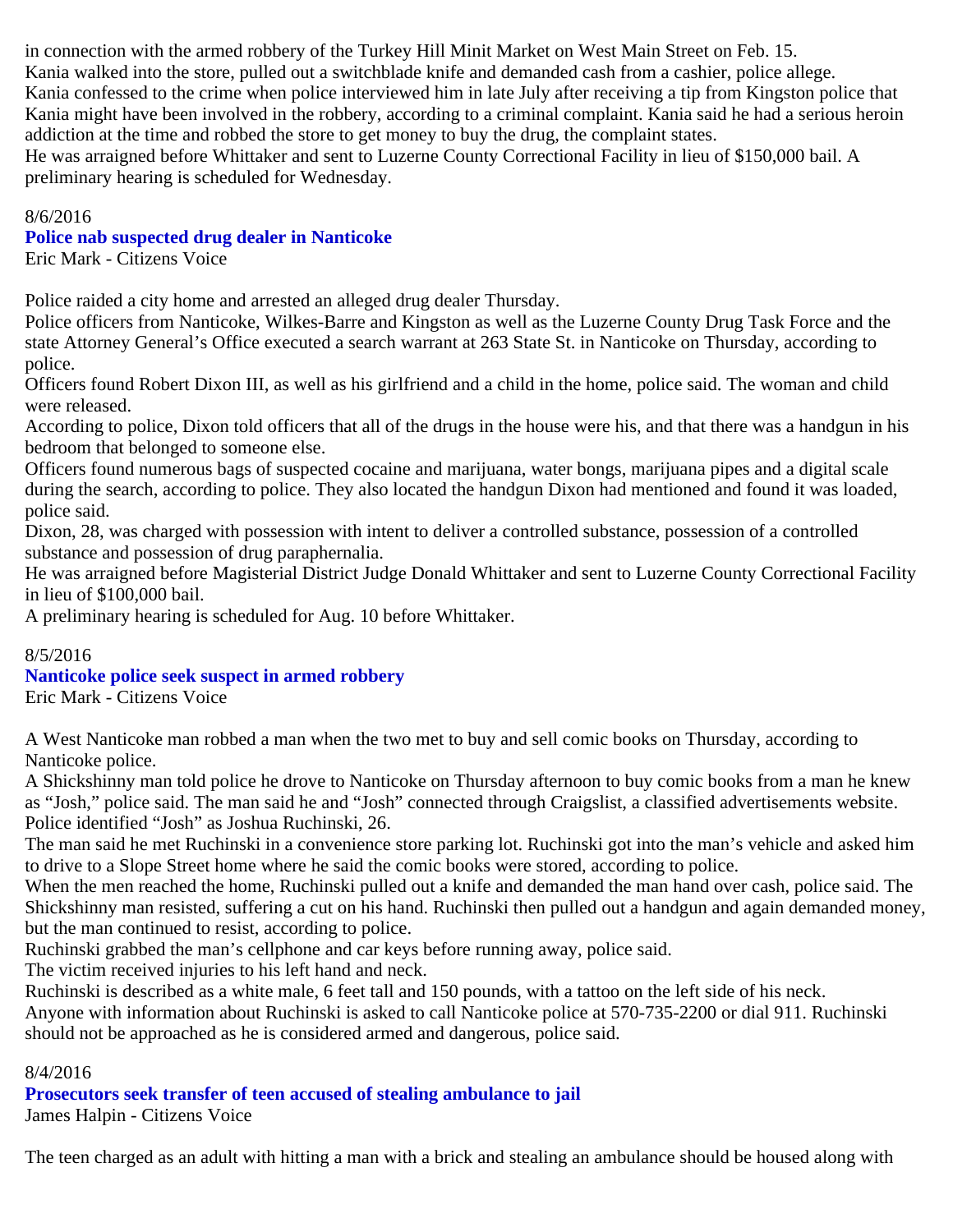other alleged adult offenders at the Luzerne County Correctional Facility, county prosecutors argued Wednesday. Destiny McNeil, 18, is charged with aggravated assault and other offenses after allegedly smashing a brick into the back of the neck of an unsuspecting victim and then stealing an ambulance, which she used to lead authorities on a highspeed chase through crowded streets before police ran her off the road.

Luzerne County Judge Tina Polachek Gartley on Friday rejected a defense motion to have McNeil — who has a troubled past and suffers from paranoid schizophrenia — tried in juvenile court. The judge noted in her ruling that McNeil has had numerous chances to get better, yet she continues to offend in violent ways.

In a motion filed Wednesday, Assistant District Attorney Mamie Phillips seeks to have McNeil transferred from the Northampton County Juvenile Justice Center — where she has been held with bail set at \$25,000 — to the county jail here.

The transfer would be consistent with Gartley's recent order, Phillips argues.

After striking the man with a brick, McNeil is accused of stealing an ambulance parked on East State Street in Nanticoke in September while its crew was inside a home helping a patient.

McNeil then sped off, driving erratically and hitting parked cars in a neighborhood crowded with children, according to prosecutors.

After leading officers on a chase, police eventually forced her off the road in the foothills of Giant's Despair in Laurel Run, prosecutors said.

A trial date for McNeil has not been set.

# 8/3/2016

# **Teen accused of stealing ambulance will be tried as an adult**

James Halpin - Citizens Voice

Citing an extensive history of delinquency, behavioral issues and mental health problems, a county judge has ruled a Nanticoke teen accused of hitting a man with a brick and stealing an ambulance will stand trial as an adult. In an 18-page opinion distributed Tuesday, Luzerne County Judge Tina Polachek Gartley ruled Destiny McNeil, now 18, will stand trial as an adult on aggravated assault and theft charges alleging she hit a man on the back of the neck with a brick before stealing an ambulance parked on East State Street in Nanticoke in September while its crew was inside a home helping a patient.

Her attorneys sought to have the case tried in juvenile court, arguing that she was hospitalized the day before the theft because she was "experiencing bizarre hallucinations, hearing voices and engaging in unsafe behaviors."

Prosecutors, however, fought to try McNeil, a repeat offender with a history of disciplinary issues, as an adult. In her ruling, Gartley noted that McNeil's actions endangered the community and that she was able to describe her actions "articulately and clearly" to police after being caught.

"The defendant has a long history of mental health treatment and various diagnosis, ongoing criminal behavior, school issues, placement write-ups all demonstrating a continued threat to the community and the public that she will engage in behavior similar in nature in the future," Gartley wrote.

During a hearing last month, Dr. Matthew A. Berger testified for the defense that McNeil, who has paranoid schizophrenia, should remain in the juvenile system so she could get the best treatment options. However, he was unfamiliar with the treatment options in either the adult or juvenile systems, the judge noted in her opinion. But a prosecution expert psychologist, Steven E. Samuel, testified that he while agreed McNeil suffers from paranoid schizophrenia — which can be treated by medication, her anti-social personality disorder can not be treated. That, combined with her psychotic symptoms, puts her at high risk of re-offending, he testified.

Samuel also argued there was not adequate time to properly treat McNeil in the juvenile system and that State Correctional Institution Muncy offers a program for youthful offenders that could help.

Gartley's opinion notes that McNeil has a history of juvenile delinquency including offenses of arson, disorderly conduct, criminal mischief, simple assault and harassment. McNeil has been treated at a number of facilities, the judge wrote, "all to no avail."

Despite all McNeil's prior treatment, she is still accused of sneaking into a garage and bashing an unsuspecting man on the back of the neck with a brick before stealing an ambulance, Gartley wrote. Once in the vehicle, McNeil is accused of speeding erratically, hitting parked cars in a neighborhood crowded with children and leading officers on a chase before police eventually forced her off the road in the foothills of Giant's Despair in Laurel Run, according to the judge. The judge found McNeil, who is now an adult, deserves to be tried as one.

"The dispositional alternatives offered under the juvenile system, just over two years, are not sufficient to provide the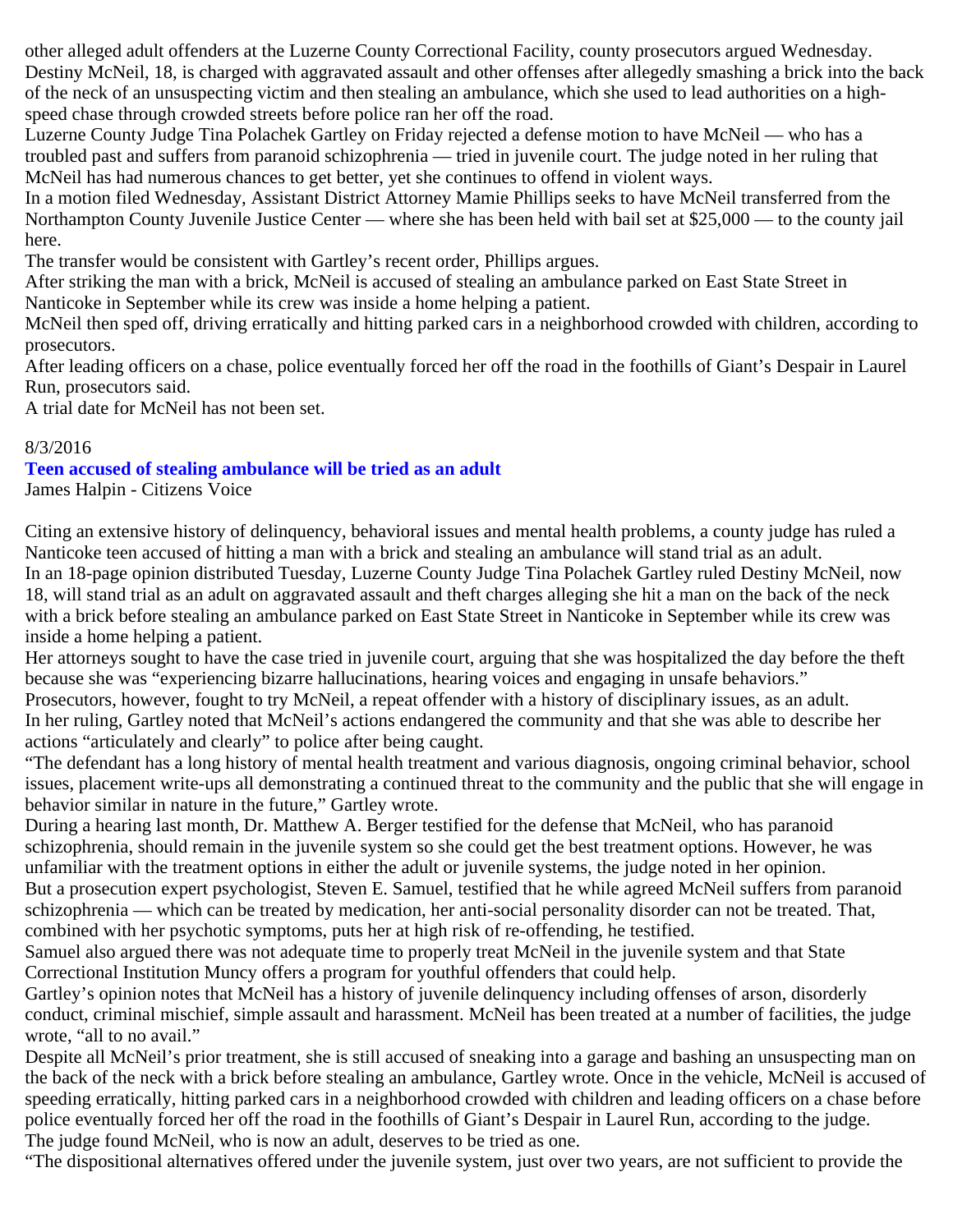long term supervision that is required by the defendant that will provide the necessary rehabilitation," Gartley wrote. No trial date has been set.

# 8/1/2016

# **Dozens gather to support law enforcement at Nanticoke vigil**

sscinto@citizensvoice.com

As the sun began to set, it came time to light the candles on Patriot Square.

Dozens of people attending a vigil for fallen police officers Sunday night set to work as a slow song played. Some produced lighters from their pockets and helped those around them light thin white candles protected by cups encircled with a blue and black ribbon.

The pinpricks of flame spread around the square as those gathered shared a moment of silence at a vigil organized to honor fallen officers in the local area and around the country in recent months.

"I'm so glad they're having this," said 92-year-old Nanticoke resident Doris Merrill. "It's really needed."

Nanticoke resident Meagan Walters organized the vigil because she wanted to give the community a chance to show their support of their police departments and officers.

"Right now our police officers are very down on themselves," she said. "They needed positive reinforcement."

Walters said interest in the vigil grew as soon as the community got wind of what she was planning.

"When the community found out, everybody got behind it," she said.

Nearly 100 people made their way to Patriot Square to stand with their neighbors and hold a candle while local church leaders led prayers for law enforcement.

Denise Sopko of Nanticoke came to the vigil to support the officers she said she sees in the Nanticoke community every day.

"It's about community," she said. "Without a police department, we don't have a community ... we have a great team here."

Rebecca Seman of Nanticoke hoped Sunday's vigil, with city residents rallying around law enforcement, would set an example for other communities.

"Just look at this place," she said, gesturing toward the crowd.

# 7/29/2016

# **Nanticoke police seek information about Meadowcrest Drive robbery**

Citizens Voice

Police are seeking information regarding a robbery that took place in the 100 block of Meadowcrest Drive the night of July 13.

According to a police report:

At approximately 11:30 p.m., a man parked his car when returning to his home and was met by two white men in his driveway. The two men, one of which possessed a larger kitchen-type knife, immediately assaulted him, at which time the man received cuts on his leg. Afterward, and during a second short struggle, one of the suspects stole \$420 from the man.

After the robbery, both men ran southwest toward the Hanover Section of Nanticoke City.

Both men are described as white and of average height and build. One of the men had medium-length brown hair. Both men were wearing shorts and one was wearing a sweatshirt. The knife was described as a silver kitchen-type knife, about seven to 10 inches long.

During the course of the investigation, detectives came to the conclusion the robbery was not a random act. City police ask anyone with information about the robbery to contact Nanticoke City Detectives at 570-735-2200 ext. 206.

### 7/25/2016

# **Warrior Run man accused of violating PFA order**

James Halpin - Citizens Voice

A Warrior Run man is accused of violating a restraining order after showing up drunk at a his ex-girlfriend's house and trying to get some children there to leave with him, according to police.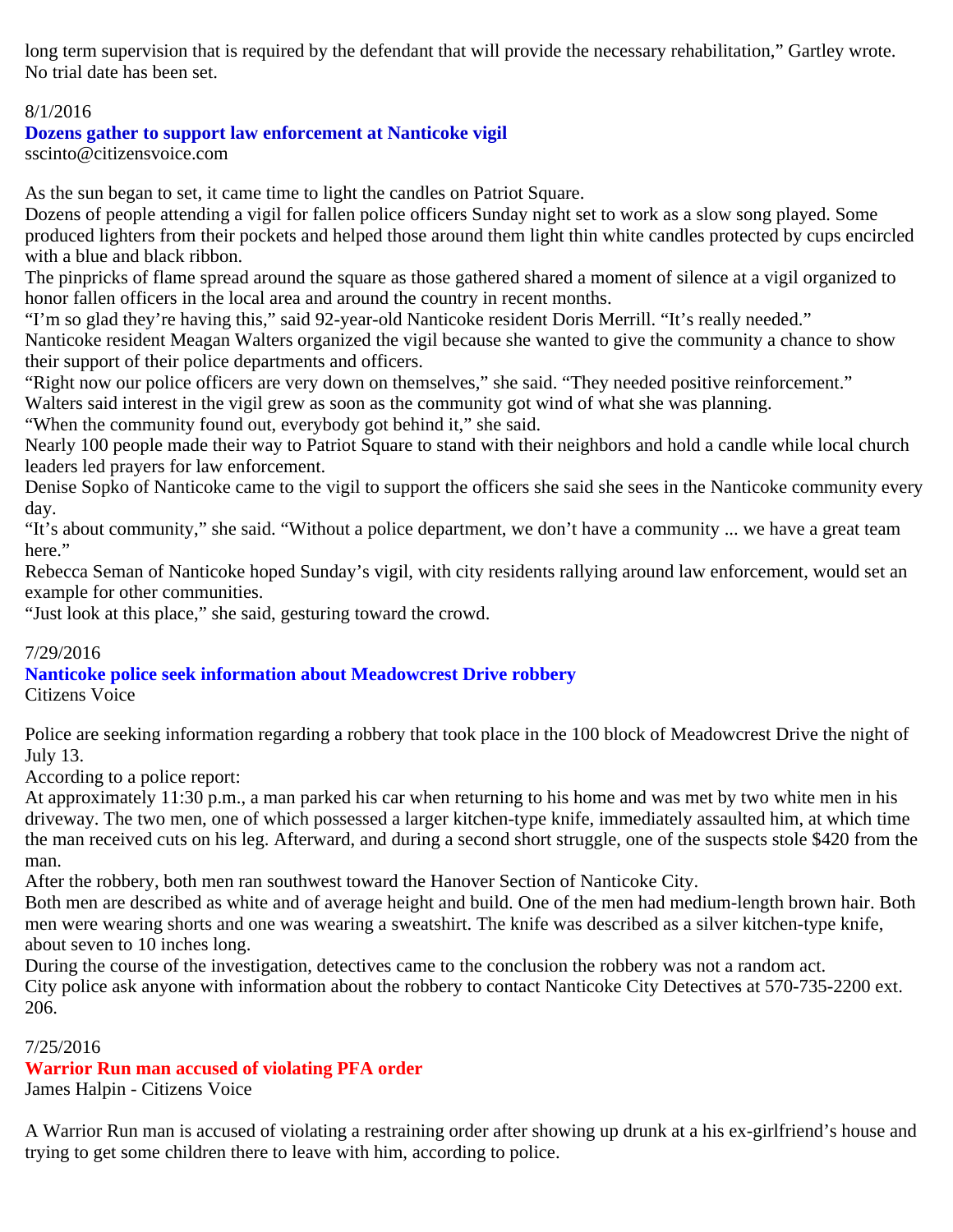Vernon L. Lundin, 41, of 369 Hanover St., is charged with a single misdemeanor count of violating a protection-fromabuse order.

Nanticoke police allege he arrived at a home at 224 E. Church St. about 10:05 p.m. Saturday drunk and telling the children there to get their blankets so they could spend the night with him. His ex-girlfriend, Justina Lee, refused to let the children leave with Lundin, who began arguing with her and called her a "whore," according to police. Lee reported that Lundin had been texting her all week saying he loves her and wanted to work things out, police said. Magisterial District Judge Donald L. Whittaker arraigned Lundin on Sunday and ordered him jailed at the Luzerne County Correctional Facility with bail set at \$25,000.

#### 7/23/2016

#### **Nanticoke man faces assault charges**

James Halpin - Citizens Voice

A city man is facing aggravated assault charges after allegedly choking a woman during a domestic dispute early Friday, according to police.

Michael John Hoover, 44, of 304 E. Church St., is accused of threatening — in front of police — to kill the woman and another person present during the altercation.

According to a police affidavit, officers were dispatched to 18 E. Broad St. at about 1:40 a.m. to a report of a domestic fight. Officers arrived to find Michele Yaskiewicz screaming for them to remove Hoover from the property.

Police said Hoover came to the apartment in an attempt to get his house key back from Yaskiewicz and instead got into a dispute with her. Hoover began choking Yaskiewicz before punching her on the left side of the face, according to police.

Yaskiewicz then bit Hoover's left ear in self-defense causing it to bleed, police said.

Hoover threatened to kill Yaskiewicz throughout the ordeal and told officers he planned to kill Yaskiewicz and the home's resident when he gets out of jail, according to police.

Police charged Hoover with aggravated assault, attempted simple assault, making terroristic threats, disorderly conduct and harassment.

Magisterial District Judge Joseph D. Spagnuolo Jr. arraigned Hoover on Friday morning and ordered him jailed at the Luzerne County Correctional Facility with bail set at \$100,000.

A preliminary hearing was set for July 27.

### 7/21/2016

### **Police arrest five in connection with thefts in Nanticoke, Hanover Township**

mmizenko@timesleader.com

Five people have been charged in connection with a string of thefts in Nanticoke and Hanover Township. City police say surveillance footage identified Tyler Jonathan Williams, 19, of Wilkes-Barre Township, and Donald Jason Kinney, 19, of Newport Township, as the individuals who burglarized a residence in the 300 block of East Washington Street on July 10.

The stolen property from the 300 block of East Washington Street was later recovered in the 200 block of Welles Street, police said.

Police say the Welles Street home also contained property from five other burglaries, including three at Parkway Storage, Hanover Township, a construction site on Dundee Road, Hanover Township, and a home on East Ridge Street, Nanticoke.

A second search warrant served at 206 Welles St. in Nanticoke, resulted in the seizure of cash, marijuana and a stolen handgun, as well as the arrest of three people:

• Jaime Saldana, 37, for burglary and related offenses, including receiving stolen property.

• Barbara Saldana, 43, for receiving stolen property.

• Jaime Saldana Jr., 19, for drug related offenses, including possession with the intent to deliver.

The three Saldanas were arraigned with both males being incarcerated for lack of \$150,000 cash bail. Barbara was released on \$15,000 bail.

Williams was arraigned and incarcerated for lack of \$25,000 cash bail. Kinney was incarcerated for lack of \$75,000 cash bail.

Preliminary hearings are scheduled for Aug. 17 in front of District Judge Donald Whittaker.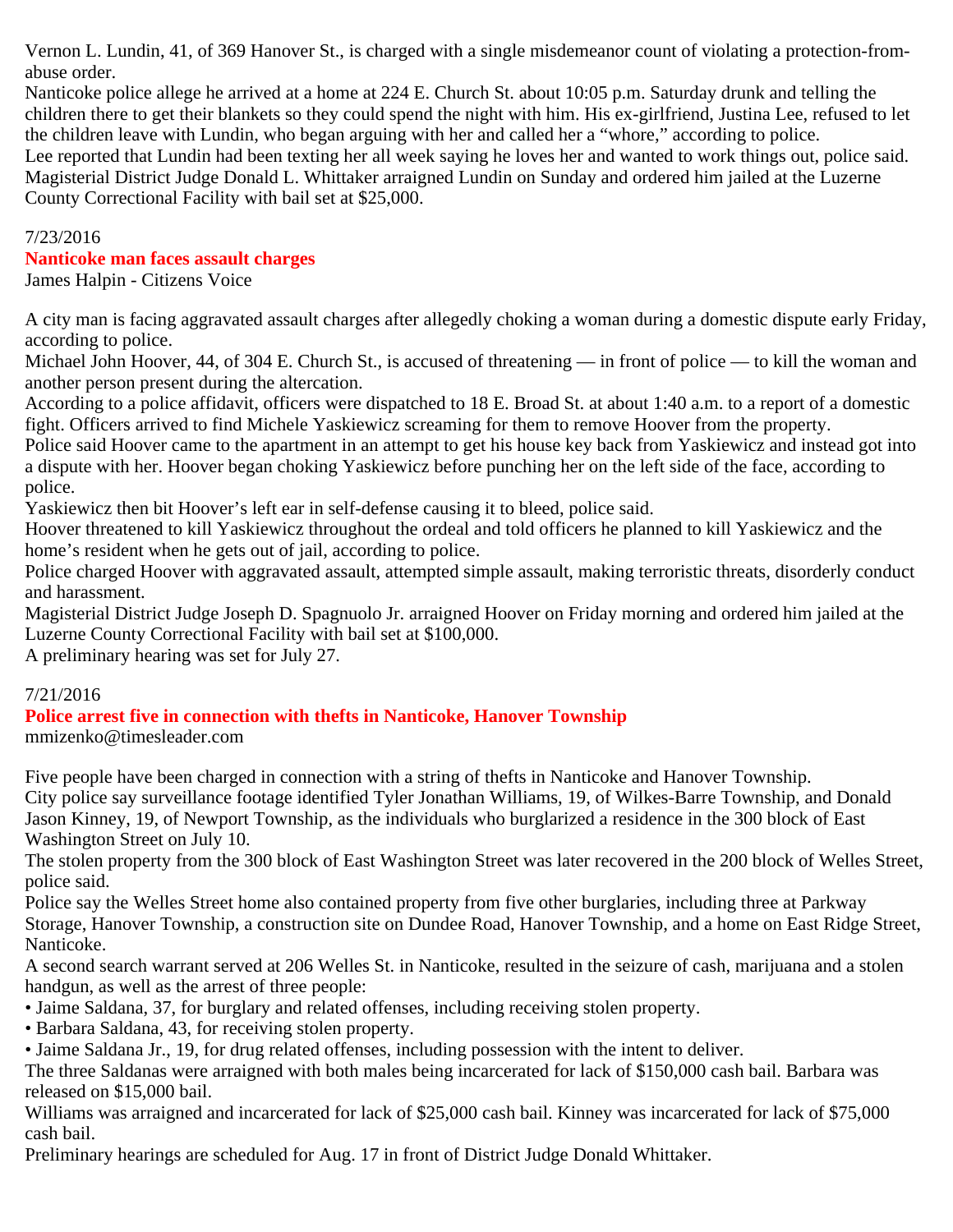Police say the investigation is ongoing and that they expect to make other arrests.

# 7/15/2016

## **Prosecutors seek to have teen charged in ambulance theft tried as an adult**

James Halpin - Citizens Voice

County prosecutors are seeking to limit a psychiatrist's testimony at an upcoming hearing to determine whether a Nanticoke teen charged with attacking a man with a brick and stealing an ambulance will be tried as an adult. In a filing Thursday, Assistant District Attorney Mamie Phillips argues that a report Kingston-based Dr. Richard Fischbein authored about his findings after assessing Destiny McNeil exceeds his expertise in some areas. Phillips argues that the report indicates Fischbein plans to explain that the impact of McNeil's actions on the victims is significant, although he has not evaluated them and is not qualified to offer expertise in the area of victim impact. Fischbein is similarly not qualified to discuss the impact on the community, and he incorrectly asserts in the report that "fortunately there was only one victim," Phillips wrote.

Based on the report, prosecutors also believe Fischbein will testify about an insanity defense, she wrote. Such a theory would be improperly raised at a transfer hearing and should be reserved for trial, Phillips argues.

The filing seeks a hearing to determine the admissibility of the testimony Fischbein is expected to deliver at the transfer hearing, which is set for Tuesday.

McNeil, who was 17 at the time of the Sept. 4 incident, is charged as an adult with aggravated assault, theft, receiving stolen property, criminal trespass and fleeing police in connection with allegedly hitting a man on the back of the head with a brick in the 100 block of East State Street in Nanticoke before stealing a Trans-Med ambulance.

After leading police on a miles-long chase, McNeil was eventually forced off the road by a police cruiser in the foothills of Giant's Despair in Laurel Run.

Her attorneys, Cheryl A. Sobeski-Reedy and John Donovan, are seeking to have her tried as a minor, arguing she has been diagnosed with a psychosis that has her suffering from auditory and visual hallucinations.

### 6/25/2016

#### **Nanticoke man sentenced for sex with minor** Bob Kalinowski - Citizens Voice

A Nanticoke man who traveled to a Glen Lyon residence to have sex with a 15-year-old boy will spend at least five years in state prison.

Richard Perugino, 61, of 1361 Hanover St., will serve five to 10 years in prison, Luzerne County Judge Tina Polachek Gartley ruled.

Perugino was sentenced on a charge of involuntary deviate sexual intercourse with a minor.

Police said the boy's older sister caught the two involved in sex acts in July 2015, and that the boy's older brother pinned Perugino down until Newport Township police arrived.

According to the criminal complaint, Perugino told police that he met the juvenile male through an iPhone application called Hornet, which allows bisexual people to interact online. The boy told police he invited Perugino to come to the house for sex. Police said Perugino knew the boy was only 15 years old.

### 6/24/2016

# **61 computers stolen from Nanticoke High School**

Eric Mark - Citizens Voice

Police are investigating a reported burglary at Greater Nanticoke Area High School early Thursday morning during which 61 computers were stolen.

Someone broke into two classrooms on the west side of the building by breaking a classroom window, police said in a news release.

The suspect or suspects took 30 laptop computers from each classroom as well as one desktop computer, police said. The total value of the stolen items was \$30,750, according to police.

The burglary happened overnight Wednesday into Thursday and was reported at about 7:30 a.m. Thursday, police said. Officers recovered evidence left at the crime scene, including an article of clothing and a pair of copper pliers, according to police.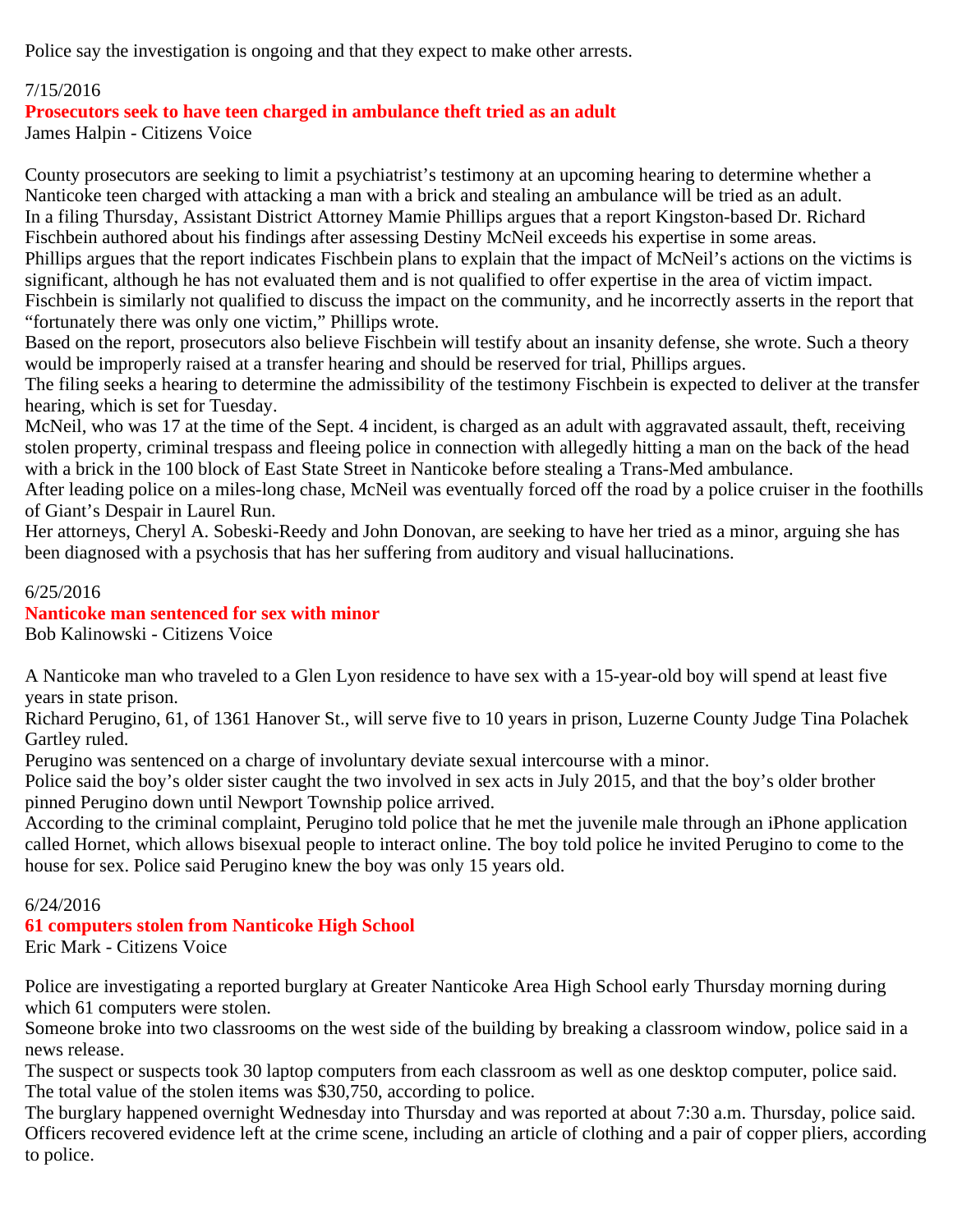# **Anyone with information is asked to call Nanticoke police at 570-735-2200, ext. 206 or dial 911.**

## 6/24/2016

# **Police: Over \$30,000 in computers stolen from Greater Nanticoke High School**

tkellar@timesleader.com - @TL\_Kellar - 570-991-6389

Over \$30,000 in computers were stolen from Greater Nanticoke High School on Thursday, according to police. Police said that at 7:30 a.m. Thursday, officers were dispatched to the school on Kosciuszko Street for a report of a burglary that happened sometime overnight.

Police said someone had broken into two separate classrooms by breaking the classrooms' windows, with 30 laptop computers taken from each classroom. A desktop computer was also taken from one of the classrooms. The total value of the theft is \$30,750, according to police.

Police recovered several pieces of evidence from the scene, including a piece of clothing and a pair of pliers. Police said more information about the computers will be released once an inventory is completed.

**Police have asked anyone with information is to contact the detectives at the Nanticoke City Police Department at 570-735-2200, ext. 206.**

### 6/17/2016

# **Nanticoke man charged with sexually assaulting teen, attempting to assault another**

James Halpin - Citizens Voice

A city man is facing child rape charges alleging he forced himself on a 14-year-old girl and tried to have sex with the girl's sister.

Glynn A. Wildoner Jr., 36, of 223 W. Union St., is charged with three counts each of forcible rape, statutory sexual assault, involuntary deviate sexual assault, aggravated indecent assault and child endangerment, along with four counts each of unlawful contact with a minor, corruption of minors and indecent assault.

According to a police affidavit, officers were dispatched to the East Noble Street Apartments on Thursday afternoon to a report of a sexual assault. The girl's mother reported she unlocked her daughter's bedroom door and found the teen on the floor with her pants down and Wildoner on top of her.

The girl told police she had been trying to take a nap when Wildoner woke her by putting his hand over her mouth, saying "stay the (expletive) down," according to the affidavit. Wildoner forced himself on the teen, warning that he would hurt her if she told anyone, police said.

When the girl's mother came in, Wildoner claimed the teen had been masturbating, police said.

The girl reported that Wildoner had raped her before, also threatening to hurt her if she told anyone, according to police. The teen's sister also reported that a few months ago, Wildoner tried to pressure her into having sex but she refused and Wildoner stopped, warning her not to tell anyone, police said.

Magisterial District Judge Joseph D. Zola arraigned Wildoner on Friday morning and ordered him jailed with bail set at \$100,000.

Wildoner was being held at the Luzerne County Correctional Facility with a preliminary hearing set for June 29.

### 6/10/2016

# **Hit-and-run driver damages gate at LCCC**

Eric Mark - Citizens Voice

A hit-and-run driver damaged a gate at Luzerne County Community College early Thursday morning, according to Nanticoke police.Z

The incident happened at about 12:20 a.m. Thursday at the upper entrance to the community college on South Prospect Street, police said in a news release.

Surveillance video footage indicates that the driver of a Toyota Corolla traveling on South Prospect Street ran off the road, struck a gate, then turned around and drove off, police said.

The Corolla, from the 2003 to 2008 generation of the model, will likely have significant front end damage, according to police.

Anyone with information about this incident is asked to call Nanticoke police at 570-735-2200 or dial 911.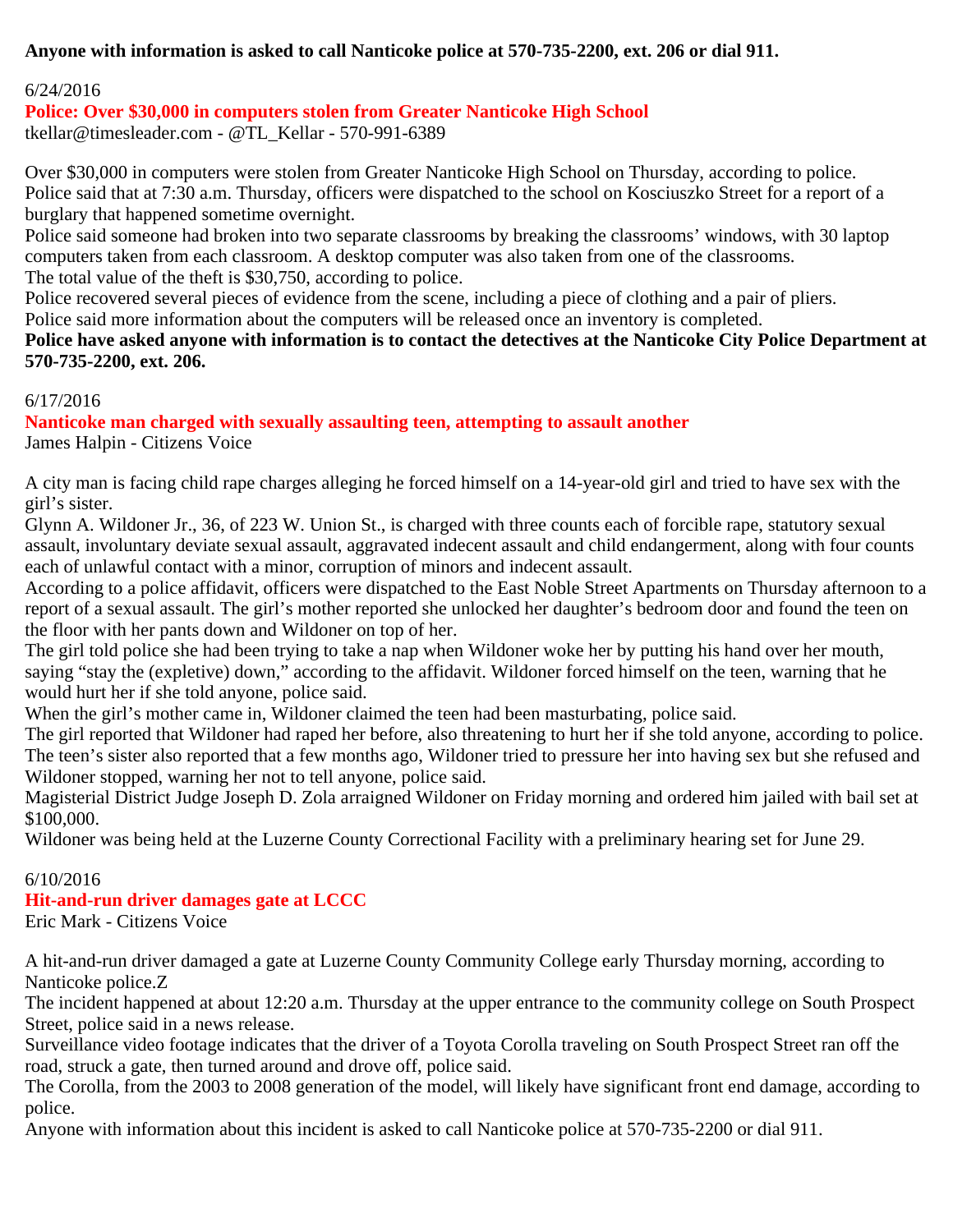#### 5/27/2016 **Nanticoke man charged with child rape**

Bob Kalinowski - Citizens Voice

City police on Friday accused a man of raping an 8-year-old girl multiple times.

Michael L. Sansone is facing charges of rape of a child, involuntary deviate sexual intercourse of a child, aggravated indecent assault of a child, unlawful contact with a minor, endangering the welfare of children and corruption of minors. Nanticoke police took the 29-year-old into custody Friday morning and hauled him before Magisterial District Judge Donald Whittaker for arraignment.

Whittaker ordered Sansone to be jailed in the Luzerne County Correctional Facility. The judge set bail at \$250,000. Arrest papers say Sansone, last known to live on Broad Street in Nanticoke, had sexually assaulted the girl several times in the past year.

Investigators say the girl recently told a friend about the sexual abuse during a sleepover.

During interviews with authorities, the girl said Sansone forced himself on her several times and tried to make her perform sex acts on him.

He warned her not to tell anyone, arrest papers say.

At one point, the girl's 10-year-old brother walked in on Sansone having sex with the girl, police said.

Sansone ordered the boy to leave the room and demanded that the boy "keep it a secret," arrest papers say.

Later, Sansone approached the boy and offered to buy him two Lego sets if he didn't tell anyone what he saw, police said.

A preliminary hearing was set for June 8 at 1 p.m. in front of Whittaker.

## 5/24/2016

## **Federal, state authorities raid Nanticoke business**

James Halpin - Citizens Voice

Federal agents on Tuesday raided a sporting goods store that was once implicated in the illegal sale of restricted weapons overseas to buyers with connections to drug trafficking, espionage and terrorism.

Agents from Homeland Security and Pennsylvania State Police lined up nearly a dozen sport utility vehicles outside D&R Sports Center at 620 Fairchild St. on Tuesday morning. Agents were seen removing boxes marked "evidence" as well as rifle cartridges from the store.

An official for the U.S. Immigration and Customs Enforcement confirmed a federal search warrant was being executed, but declined further comment. A spokeswoman for the U.S. Attorney's Office declined to comment.

Khaalid Walls, a spokesman for Immigration and Customs Enforcement, confirmed a criminal investigation was under way but declined to elaborate.

"Homeland Security Investigations special agents executed a search warrant (Tuesday) in an ongoing criminal investigation," Walls said. "The documents related to the investigation are under seal in federal court so we are unable to more elaborate at this time. Officers and agents with the Pennsylvania State Police and the U.S. Department of Commerce were on scene (Tuesday) and are assisting in the ongoing probe."

Federal agents previously raided the business — owned by Mark Komoroski, his brother and his father — in November 2006. In that instance, federal prosecutors alleged the business illegally sold and shipped \$247,854 of restricted items rifles and related devices such as optics — to Russia, Kuwait, Germany and Japan without required export licenses. Court documents filed in that case alleged money transfers to D&R for some purchases linked the store with

"companies and individuals that the United States government has determined pose an unacceptable risk of being involved with or providing ... support to international narcotics trafficking, crimes against humanity/war crimes and/or terrorism."

The application for the search warrant in that case identified Russian gun runner Viktor Bout, who helped provide weapons to Liberian dictator Charles Taylor, rebel groups in Rwanda, and the Taliban.

Prosecutors in that case charged Komoroski, the business, longtime customer Sergey Korznikov and his business, Tactica Ltd., with conspiracy to defraud the U.S. According to federal prosecutors, the Moscow-based Tactica Ltd. had an affiliation with an elite counterterrorism unit controlled by the Russian Federal Security Service, formerly known as the KGB.

Court records show Komoroski pleaded guilty to the charge and was sentenced in July 2010 to 32 months in prison followed by two years of supervised release.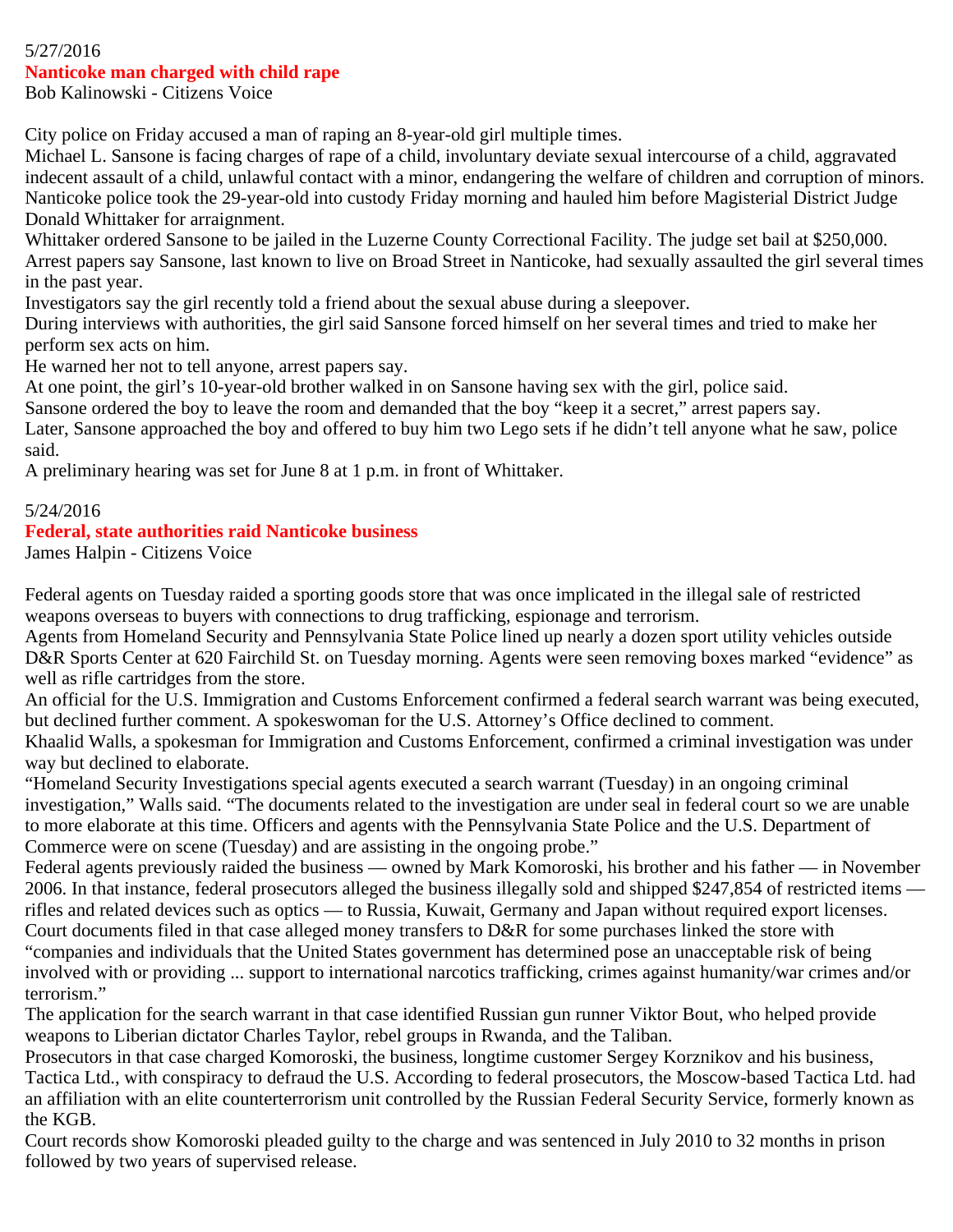Komoroski, who served his time at the Federal Correctional Institution at Fort Dix, N.J., was released on Dec. 13, 2012. Korznikov, who also pleaded guilty, was sentenced to six months in prison followed by two years of supervised release. U.S. District Judge Edwin M. Kosik dismissed the charges against both businesses, court records show. Following that incident, D&R lost its firearms license, but remained open selling other items.

### 5/24/2016

## **Feds raid D&R Sports Center in Nanticoke**

tkellar@timesleader.com - jdolinsky@timesleader.com

Federal customs agents and state law enforcement personnel have raided a local sporting goods store first implicated more than 10 years ago in the illegal sale of military equipment to a Russian front company alleged to have ties to an international arms dealer.

Officials at the scene confirmed agents from Immigration and Customs Enforcement's Homeland Security Investigations are serving a search warrant at D&R Sports Center, located at 620 Fairchild St., but referred further questions to the U.S. Attorney's Office for the Middle District of Pennsylvania, which declined to comment. Pennsylvania State Police were also at the scene earlier in the day, but HSI agents declined to say what other agencies were involved.

Investigators were seen going in and out of the building, carrying bags and boxes clearly marked "evidence." At least one customer was turned away when he attempted to enter the business, but officials did allow a UPS delivery person to enter the store.

At one point, an elderly man entered the store and appeared to be upset. The man then appeared to push one of the investigators while inside the store, and raised voices could be heard for a short time. The man then left the store and declined to speak to reporters.

Previous run-ins with law

According to the Times Leader's archives, Mark Komoroski, then the owner of D&R, was sentenced in 2010 to 32 months in federal prison for conspiring to illegally export military equipment, including rifle scopes and face shields, to Russia. Komoroski later claimed on appeal that he didn't know he was required to have a special license to export the rifle scopes.

Komoroski's co-defendant, a Russian national named Sergey Korznikov, was sentenced to six months in prison for his role in the alleged conspiracy.

D&R, which records state has exported about \$2.5 million worth of goods since June 2000, was the subject of a routine inspection in 2005 by officials with the Bureau of Alcohol, Tobacco, Firearms and Explosives that stemmed from an unrelated investigation into illegal firearms transactions.

Records show officials discovered a purchase order for night vision and thermal-imaging devices from a Moscow, Russia-based company that listed Korznikov as its president. Komoroski, records show, related to officials that he believed the store had been doing business with "Russian Special Forces"; business documents included the name of a counter-terrorism unit controlled by the former KGB.

Several wire transfers going into the business' account were identified as coming from Rockman EOOD and Ibrahim Hajji, both deemed excluded parties by the Office of Foreign Assets Control, which enforces trade sanctions. Court documents indicate Rockman was owned by Sergey Bout, brother of Russian arms dealer and former KGB major Victor Bout.

According to court documents, Victor Bout and "his numerous shell companies around Eastern Europe and the world were also identified as significant participants in providing weapons" to Liberian dictator Charles Taylor, rebel groups in Rwanda and the Taliban.

A family business

Court records show Mark Komoroski, 53, is the son of Donald Komoroski, who became a partner in the business in 1958, a decade after the sporting goods wholesaler/retailer was founded. Donald Komoroski's sons, Theodore and Mark Komoroski, managed store locations in Bloomsburg and Nanticoke respectively, records show.

Court records indicate ownership of the Nanticoke storefront was transferred in 2005 from Donald Komoroski to Komoroski Realty.

According to Bureau of Prisons records, Mark Komoroski was released from prison in December 2012. His wife, Lecia Komoroski, continued to operate the business during his incarceration, according to published reports. According to previous Times Leader reports, the business was forced to forfeit its Federal Firearms License as a result of the criminal case.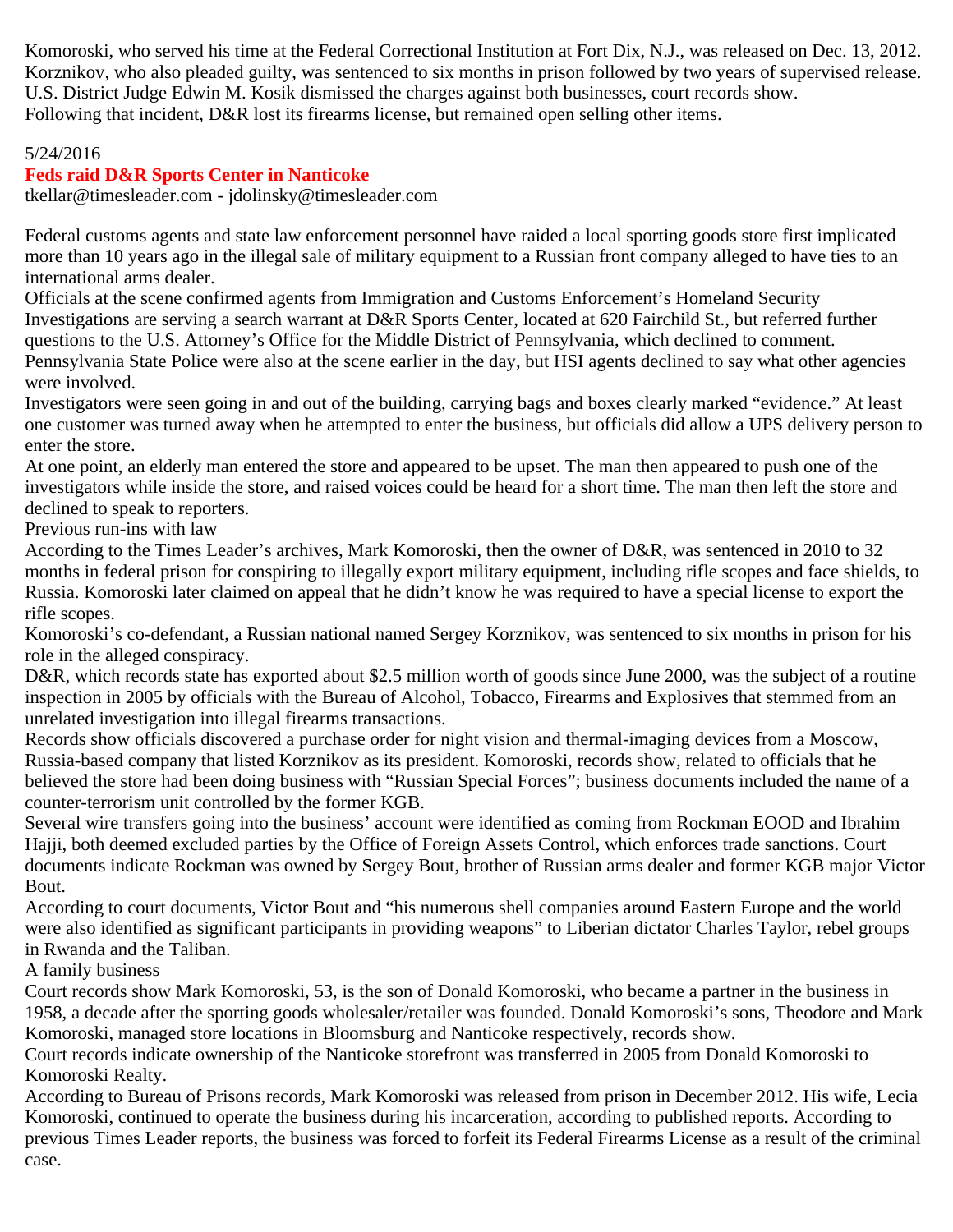#### 5/22/2016

#### **Scam, burglary reported at Nanticoke home**

Eric Mark - Citizens Voice

City police warn residents to beware of con artists posing as contractors after a burglary at a Nanticoke home on Friday. A Welles Street homeowner told police that two men solicited him to seal his driveway on Friday. After the men finished the work, they tried to triple the amount agreed upon for the job, the homeowner said, according to a news release from Nanticoke police.

The homeowner paid the original price and then left his house for about two hours, he said. When he returned he found that someone had burglarized his home and stolen about \$800 in cash, along with evidence to suggest that the two men who sealed the driveway later broke into the home, police said.

The suspects are described as Hispanic males about 5 feet 9 inches to 5 feet 10 inches tall, with medium builds. They drove a white four-door pickup truck with equipment to seal driveways in the truck bed.

The descriptions of the alleged con artists and their vehicle match those of the suspects in a similar crime in West Pittston on Thursday. Police did not state whether they believe the crimes are connected.

Nanticoke police advise city residents to turn away people who appear at their homes to solicit work.

Contractors and anyone soliciting work in Nanticoke must be registered with the city, police said.

Anyone with information about Friday's burglary in Nanticoke is asked to call city police at 570-735-2200 or dial 911.

#### 5/20/2016

#### **Nanticoke Turkey Hill robbed on Saturday**

Eric Mark - Citizens Voice

City police report an armed robbery at a Nanticoke convenience store early Saturday morning.

The robbery happened at 4:29 a.m. Saturday at the Turkey Hill Minit Market on West Main Street, police said in a news release.

A store clerk reported that a person who appeared to be female entered the store and demanded cash and a pack of Newport 100 cigarettes. The suspect kept her hand in her pocket, indicating she had a weapon, the clerk said.

After the clerk handed over cash and cigarettes, the suspect fled the store in an unknown direction, police said. The suspect was wearing a black hooded sweatshirt, black pats, a white flat-brimmed hat, a purple and white bandana, purple gloves and black shoes with white trim.

Anyone with information is asked to call Nanticoke police at 570-735-2200 or dial 911.

# 5/11/2016 **3 face burglary, stalking charges**

Eric Mark - Citizens Voice

Three men face burglary and stalking charges after they allegedly threatened the family and damaged the vehicle of a man who owed them money for a drug debt.

Ramon Antenioencavncion, 20, Enrique Bacilio, 19, and Alberto Matias, 20, all of Wilkes-Barre, were arraigned Tuesday on felony counts of trespassing and criminal trespass and misdemeanor counts of stalking, simple assault, reckless endangerment, criminal mischief and disorderly conduct.

The three went to a home on Apollo Circle on Saturday in search of a man who allegedly owed them \$200 for a heroin purchase, according to a criminal complaint filed by Nanticoke police.

They threatened a family member of the man they were searching for, and said they would be back for their money on Monday and if they did not get it "they would not care who they had to hurt or kill," the criminal complaint states. At about 5:30 p.m. Monday, police responded to the Apollo Circle address after a neighbor reported that several men caused a disturbance and damaged a vehicle parked nearby. Officers found a vehicle with all four tires slashed and its windshield smashed, that was registered to the man who allegedly owed money for drugs.

The suspects fled in a silver Honda, according to witnesses. Newport Township police pulled over the vehicle and detained five occupants, police said. The men provided false and conflicting information about their identities, so police took them to the state police barracks at Shickshinny, where a scan of their fingerprints confirmed their identities, according to the complaint.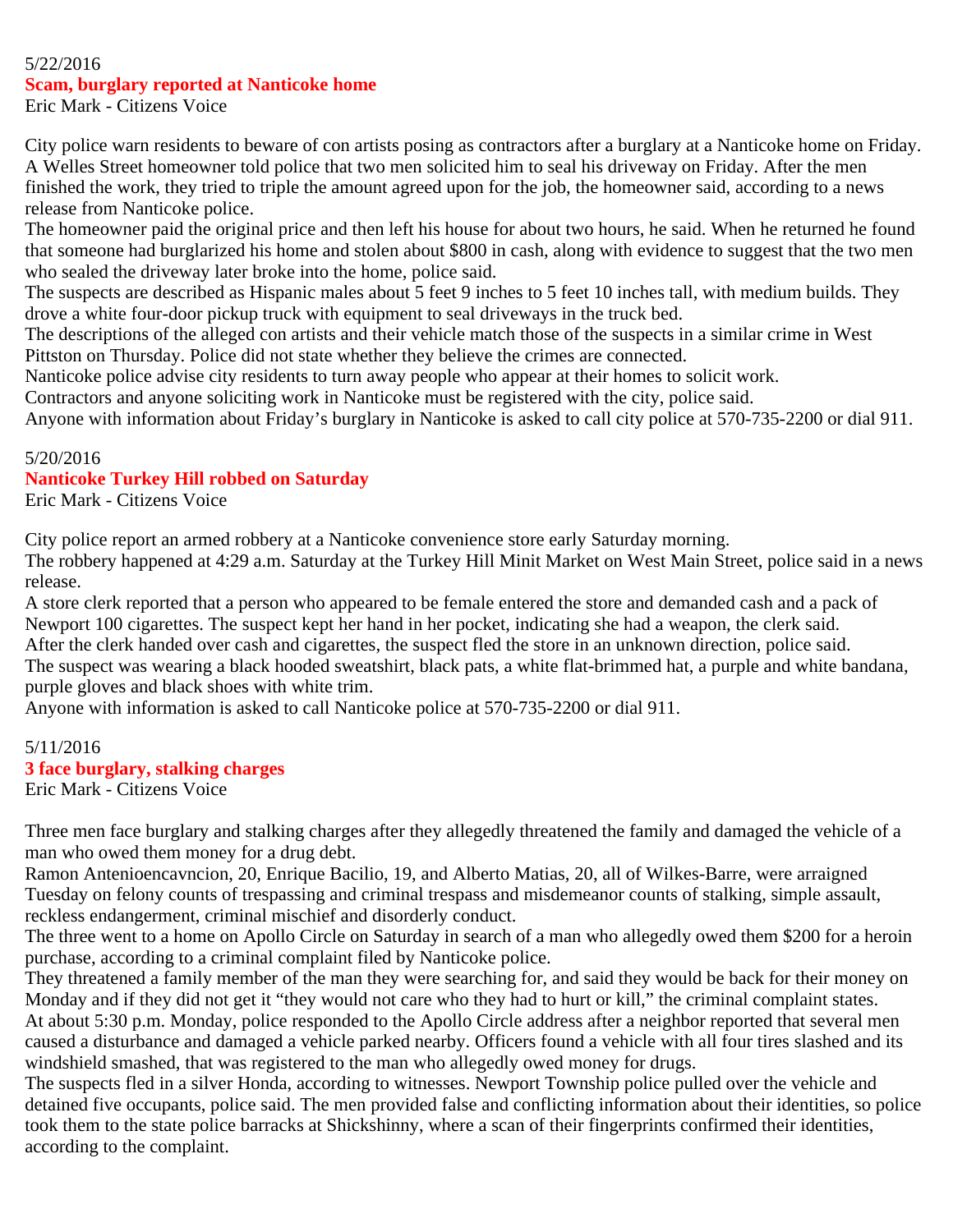Each man denied participating in the crime and refused to cooperate with police, the complaint states. Preliminary hearings are scheduled for May 18 before Magisterial District Judge Donald Whittaker.

## 5/6/2016

# **Police: Two men charged with Nanticoke armed robbery demanded money, drugs**

Eric Mark - Citizens Voice

Two men face robbery and related charges after they allegedly threatened the residents of a Nanticoke home and took money at gunpoint early Thursday morning.

A criminal complaint filed by Nanticoke police identifies the men as Reynaldo Melendez, 27, of Rochester, New York, and his uncle Richard Vanorden, 39, of Nanticoke.

According to the criminal complaint:

Police responded to a reported armed robbery at an East Washington Street home at 2:47 a.m. Thursday. A male resident said that Vanorden called him earlier, looking to buy marijuana, but the man told him he had none to sell. Vanorden and Melendez came to the home, threatened two people who live there and demanded drugs and money, the complaint states. The residents said they knew Vanorden and knew Melendez as "Ray Ray."

Melendez told the residents he would shoot them and their children if they did not give him money and drugs, according to the complaint.

The residents pointed to \$57 in cash on a television stand, which Melendez took, the complaint states. Melendez also grabbed the man's phone and broke it as he and Vanorden left, police said.

Vanorden and Melendez got into a fight when they returned to Vanorden's home, and a neighbor called 911, according to the complaint. Police responded and questioned Vanorden's girlfriend, who told officers she drove Vanorden and Melendez to the East Washington Street home. She also turned over the weapon Melendez allegedly used during the robbery, which officers determined was a BB gun, police said.

Officers interviewed Vanorden but Melendez refused to cooperate, according to the complaint. Melendez injured his face when placed in a holding cell, in an attempt to accuse officers of misconduct, the complaint states.

Vanorden and Melendez were arraigned Thursday on felony counts of robbery and criminal conspiracy and misdemeanor counts of theft by unlawful taking, simple assault and terroristic threats. They were sent to Luzerne County Correctional Facility in lieu of \$150,000 bail apiece.

Preliminary hearings are scheduled for May 18 before Magisterial District Judge Donald Whittaker.

### 5/5/2016

# **Grand jury indicts Nanticoke man on firearms charges**

Citizens Voice

A grand jury indicted a Nanticoke man Tuesday for an illegal firearms purchase.

Authorities said Damone Whitley, 22, of Nanticoke, falsely indicated he was buying two firearms from a gun shop for himself on April 5 when he was buying them for other people.

A federal grand jury in Scranton indicted Whitley with making false statements to a federally licensed firearms dealer. If found guilty, Whitley could face a maximum sentence of 10 years in prison, supervised release following imprisonment and a fine.

### 4/21/2016

# **Police: Toddler and baby left alone in van outside liquor store**

Eric Mark - Citizens Voice

City police charged two people with child endangerment for allegedly leaving a toddler and a baby unattended in a vehicle while they were in a liquor store on Wednesday.

John Britton, 27, and Danielle McKeel, 26, both of Nanticoke, were arraigned Wednesday on charges of endangering the welfare of children and leaving unattended children in a motor vehicle. They were sent to Luzerne County Correctional Facility in lieu of \$100,000 bail apiece.

In a criminal complaint, police said that officers observed a man and a woman, later identified as Britton and McKeel, leave a Dodge Caravan in the parking lot of Weis Plaza and go into a Wine and Spirits store at about 12:30 p.m. The pair "seemed to be acting suspiciously" in the van before they went into the store, police said.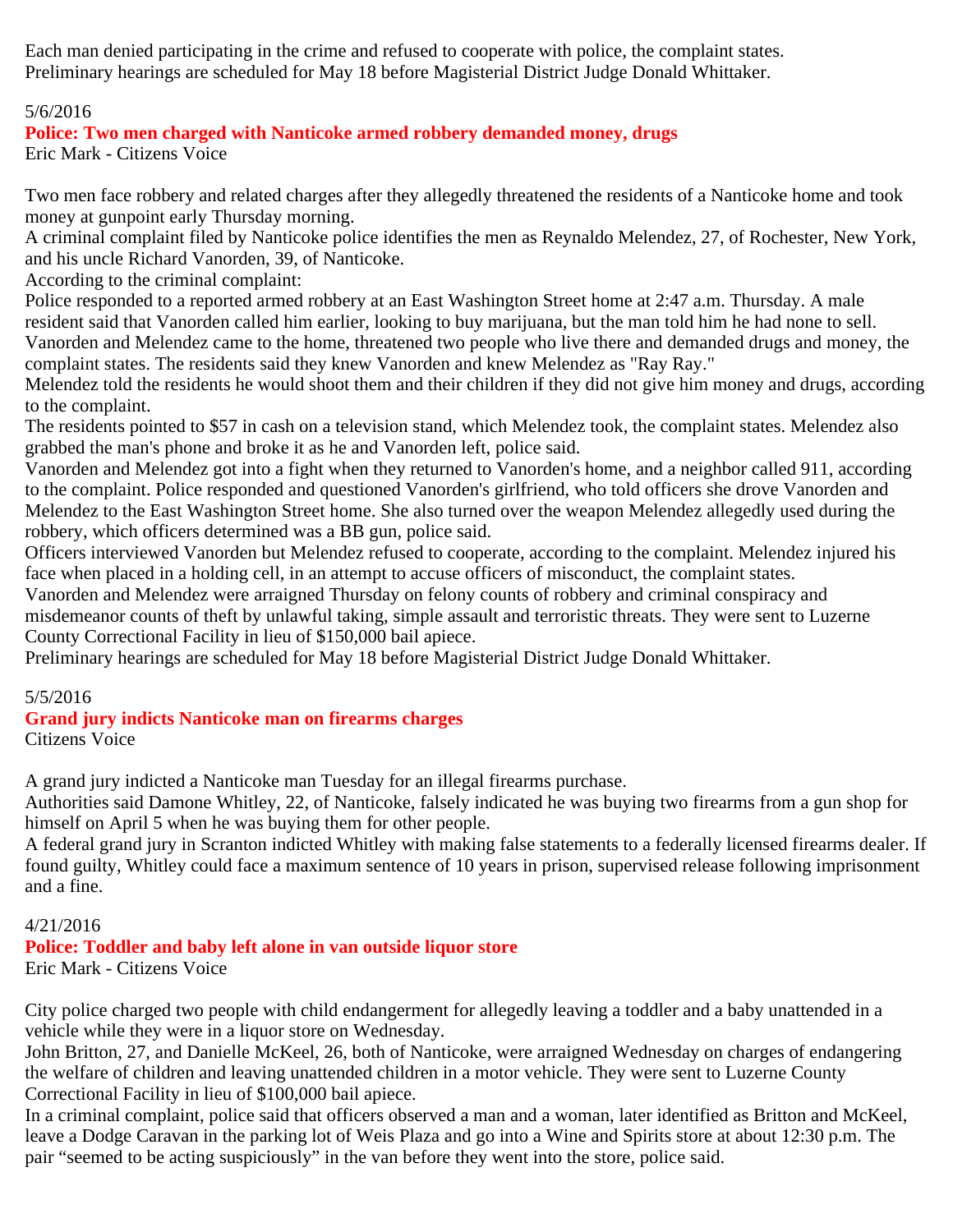After several minutes, officers investigated and found two young children — a 2-year-old and a 9-month-old unattended in the van, according to the complaint.

Britton and McKeel told police they had just gone into the store briefly to pay someone, the complaint states. Police arrested Britton and McKeel and placed the children in protective custody with children and youth services.

## 4/15/2016

**Nanticoke man to serve up to 48 years in prison for sexual assault**

James Halpin - Citizens Voice

A Nanticoke man convicted of molesting a 5-year-old girl was sentenced Friday to serve up to 48 years in prison, according to prosecutors.

William Charles Wunner, 30, of Nanticoke, was convicted by a jury in January on eight charges, including rape of a child, involuntary deviate sexual intercourse with a child, aggravated indecent assault of a child and endangering the welfare of a child.

Luzerne County Judge David W. Lupas on Friday sentenced Wunner to 24 to 48 years in prison and ordered him to register as a sex offender for life.

"We are pleased with the sentence," Assistant District Attorney Nancy Violi said after the hearing. "His actions have forever changed this little girl's life. Hopefully he thinks about that in the decades to come."

Wilkes-Barre police arrested Wunner in August 2014 after the girl's grandmother reported the child pulled away while she was helping the girl get dressed. When the grandmother asked what was wrong, the girl began to shake and said somebody would kill her if she told. The grandmother assured her she was safe and the girl told her Wunner had sexually assaulted and raped her, according to prosecutors.

Wunner sought and failed to tell jurors about what he termed "sexual activity" between his 5-year-old victim and her brother. He claimed the girl's mother targeted him for prosecution because he was living with another woman. Following sentencing, Wunner was remanded to the Luzerne County Correctional Facility.

### 4/8/2016

#### **Alleged ambulance thief must wait to learn whether she'll face charges as an adult** jdolinsky@timesleader.com

An 18-year-old girl accused of attacking a man with a brick before leading police on a chase in a stolen ambulance will continue to wait as to whether she'll face a slew of charges as an adult.

A status conference held Thursday in Luzerne County Court revealed prosecutors are awaiting reciprocal discovery in the case resulting in their inability to begin engaging the services of an expert witness. Despite a judge's order, specific requests for materials from the defense have yet to be received by the Commonwealth as of Thursday, prosecutors said. The holdup drew the ire of Luzerne County Judge Tina Polachek Gartley.

"I'm not happy," the judge said. "This is about to be a contempt of court against the public defender's office."

A prior motion requests a hearing for decertification of the charges against Destiny McNeil and their transfer to juvenile court. Defense attorneys previously said mental health professionals diagnosed the girl with serious mental health issues and determined she should not be held criminally liable for her actions.

Prosecutors say McNeil on Sept. 4 struck a man with a brick on East State Street, Nanticoke, before fleeing in an ambulance parked about a block away. The girl allegedly led police on a pursuit and eventually crashed the emergency vehicle, causing damage along the way.

Gartley denied the defense's request to have McNeil moved to a treatment wing in the Northampton County detention center where the teen is currently located.

The judge scheduled another status conference for April 29.

# 4/6/2016

#### **Trespassing check leads to marijuana arrest in Nanticoke** Times Leader

A 29-year-old man was charged in connection with two counts possession of marijuana when police discovered him and another person inside a vehicle parked in a no trespassing lot Saturday.

According to police, officers observed two males sitting in the front seat of a red 2006 Hyundai Elantra. When officers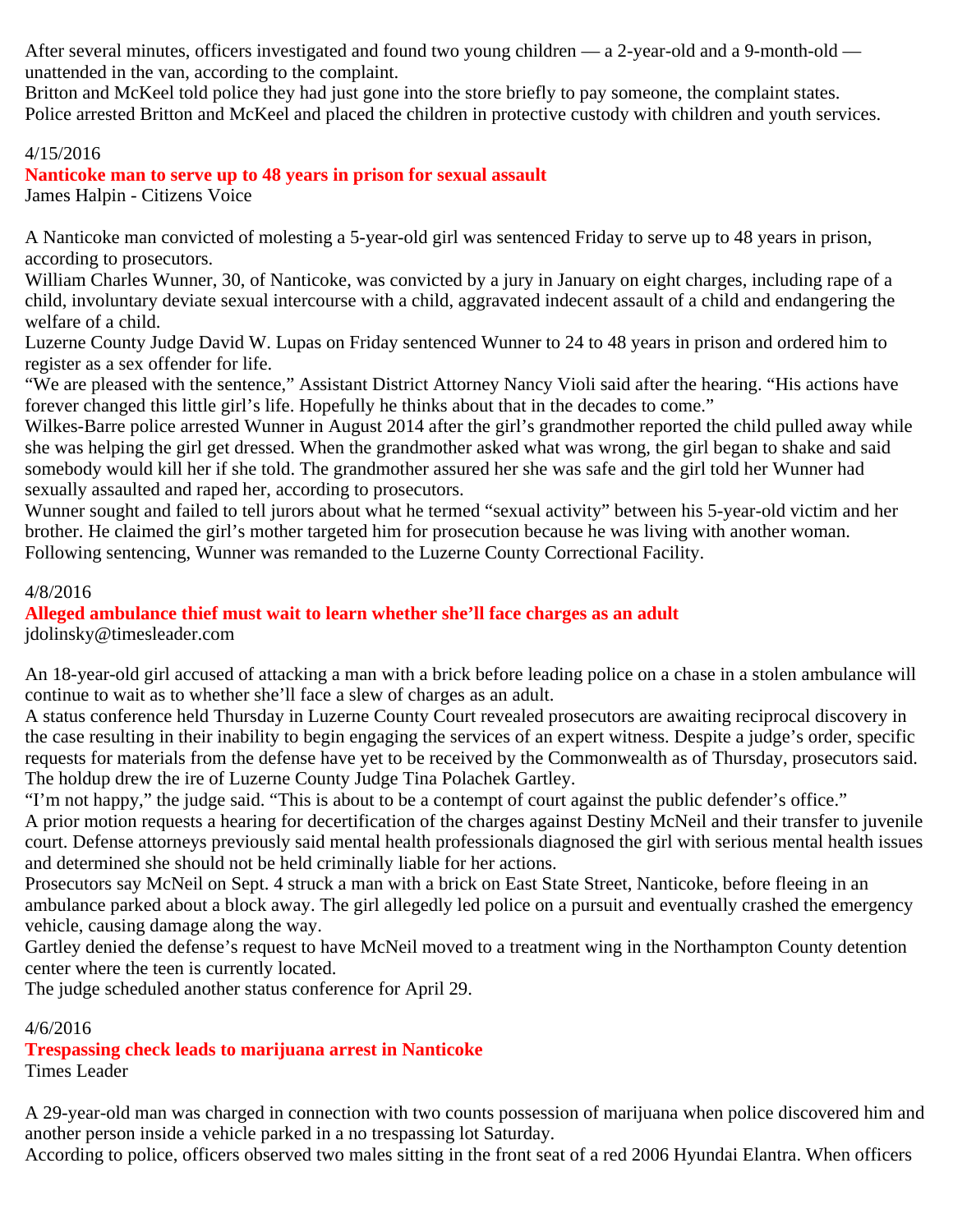approached the vehicle, they noticed the smell of marijuana.

Through Pennsylvania license check, police were able to identify the passenger as Eric Matthew Parsons. The male in the driver's seat told police he had smoked earlier in the day but didn't drive to the location or drive the car at all. He also would not identify himself to police.

The officers then searched the interior of the vehicle, which was not licensed to either of the offending parties. Found within the vehicle were:

• a backpack which had the wallet and license of the driver, identified as Joshua Michael Kehres, a multi-colored glass pipe, metal grinder, plastic baggy containing marijuana, two heroin packets and a plastic bag containing trace amounts of meth

• a black backpack, owned by Parsons, which contained a hypodermic needle

• a marijuana blunt

Kehres was taken to the Luzerne County Correctional Facility on two counts of possession of a controlled substance, one count of possession of a small amount of marijuana, one count possession of drug paraphernalia and one count of trespassing.

# 4/4/2016

# **Man gets up to 48 years for shooting prostitute, raping two other women**

James Halpin - Citizens Voice

Michael Foschini looked down with a blank expression as he stood in shackles listening to his victims describe what he did to them.

Foschini, 26, of 328 W. Main St., Nanticoke, previously admitted to shooting a prostitute in the head and abducting two other women who he drove to secluded Plymouth Township cemeteries and raped at knife-point.

With the tables turned and Foschini the one being held captive, the women on Monday tearfully described how their brutal ordeals had changed their lives, from their ability to go outside to their relationships with their families.

"Now I'm afraid of everything and everybody. I have a hard time leaving the house," one victim said. "I'm not able to be the grandmother I should be right now."

The other rape victim urged the judge to impose a stiff sentence.

"I'm a prisoner in my own home," she said. "I think that he needs to do his time. He deserves it. He deserves what he gets."

Foschini, who was surrounded by a large contingent of family and friends in court, offered only a brief apology for his actions before Luzerne County Judge David W. Lupas sent him to state prison for 24 to 48 years. "I just want to apologize," Foschini said.

Foschini previously pleaded guilty to charges of aggravated assault, kidnapping and rape in three cases that police tied together after a prostitute was shot Dec. 12, 2014.

The woman told police a man, whom she later identified as Foschini, picked her up at Academy Street and Carey Avenue and drove her to an abandoned building on Willow Street, where they got into an argument about money. During the fight, Foschini kicked her out of his car and shot her in the head, according to prosecutors.

Police arrested Foschini several days later and collected a DNA sample that matched samples taken in three unsolved sexual assault cases.

Prosecutors charged Foschini in the Dec. 13, 2011 rape of a woman who reported being abducted at knife-point from Carey Avenue in Wilkes-Barre and driven to Exaltation of the Holy Cross and St. Joseph's Cemetery in Plymouth Township, where he raped her.

Foschini was also charged in a second cold-case sex assault from Nov. 16, 2012, in which he lured a woman he saw on Academy Street in Wilkes-Barre into his SUV with an offer to smoke marijuana. Instead, Foschini locked her in the car and drove to Ebert Cemetery in Plymouth Township, where he held a knife to the woman while he raped her in the back seat.

Foschini's DNA also matched a third unsolved sexual assault case, but the victim has left the area and prosecutors say they are no longer pursuing that case.

In court Monday, defense attorney Joseph F. Sklarosky Sr. said Foschini was "profusely apologetic" for his conduct. Foschini's conduct was the result of drug abuse and hanging with the wrong crowd, he said.

"He admits that openly, your honor, and he is sorry for the people he hurt," Sklarosky said. "He intends to straighten out his life."

Lupas also heard from several of Foschini's friends and relatives whose descriptions of his character were at stark odds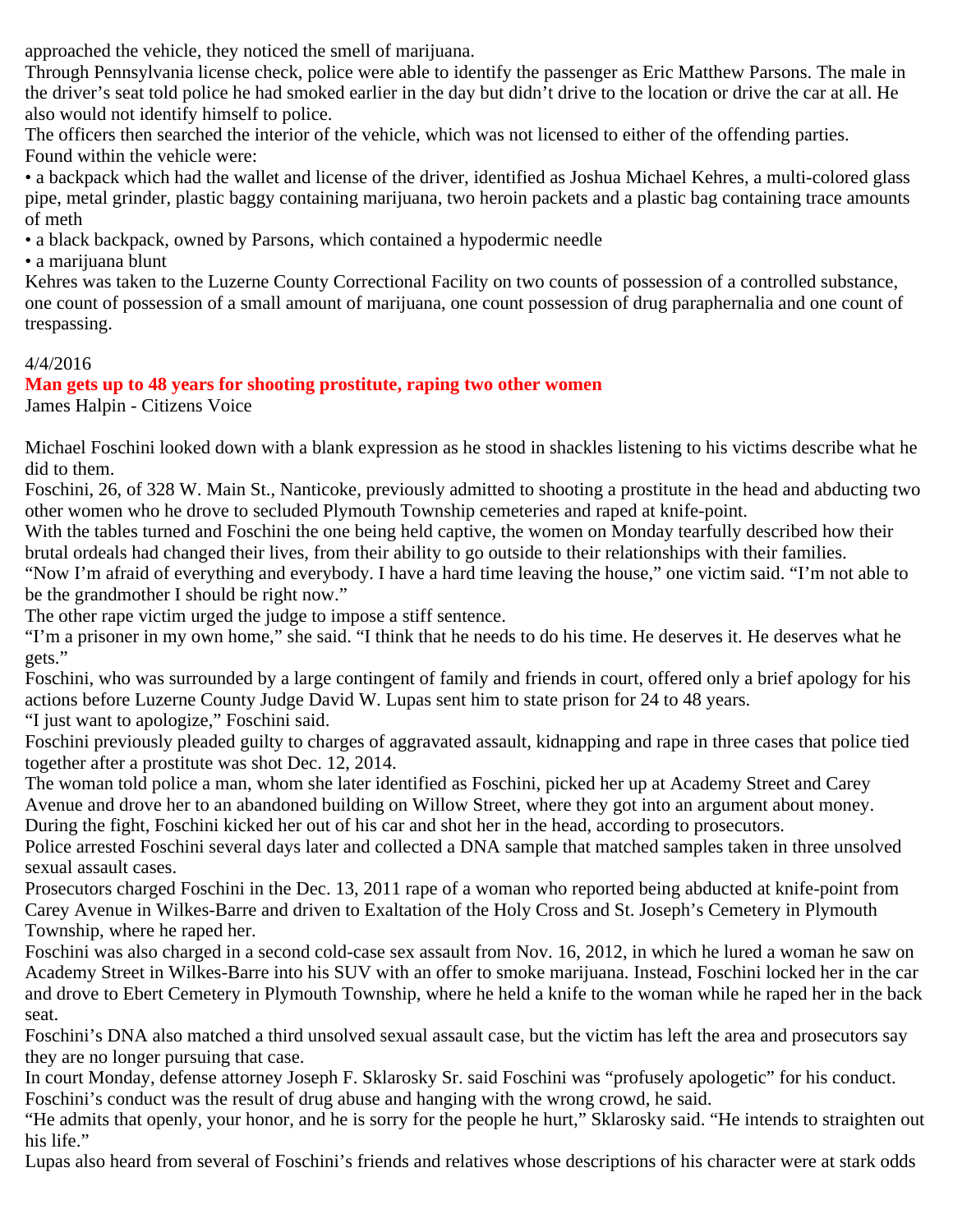with the crimes he admitted. They characterized him as a "good man" who helps with chores and is "always respectful." The judge noted the descriptions Foschini's loved ones offered were "far different" from the accounts of the victims. He imposed consecutive prison time, as prosecutors requested, for a total of 24 to 48 years in state prison. Foschini, who won't be eligible for parole until he's 50, will also be required to pay the costs of prosecution and to register as a sex offender for life.

"I think (the sentence is) very appropriate given the horrific nature of the offenses," Assistant District Attorney Nancy Violi said after the hearing. "I think it's a sentence that's going to protect everybody out there from this person. ... I've been doing this a long time and the brutal nature of what he did to these women, it's really shocking."

#### 4/4/2016

**Foschini sentenced to 24 to 48 years for kidnappings, rapes and shooting**

jdolinsky@timesleader.com

A serial rapist's sobbing victim on Monday described the damaging effects left on her in the wake of a vicious sexual assault.

"In my nightmare," the victim said, "I wake up and see his face."

Michael Angelo Foschini Jr. was stoic in Luzerne County Court as two of his victims described their personal trauma from separate incidents in which prosecutors say the Nanticoke man coerced them into his vehicle, drove them to isolated cemeteries and threatened to slit their throats or stab them if they didn't give in to his demands.

A second tearful victim said the attack strained her relationship with her family and left her in a constant state of fear. "I'm afraid of everything and everybody," she said, choking back tears. "I'm not able to be the grandmother I should be right now because I'm afraid and ashamed. He's taken me away from my family."

For his actions, Luzerne County Judge David W. Lupas sentenced Foschini, 26, to 24 to 48 years in state prison for the 2011 and 2012 rape and kidnapping of the two women as well as on charges stemming from a 2014 attack on a third female who Foschini shot in the head after a dispute over cash. Foschini previously pleaded guilty to the charges. Assistant District Attorney Nancy Violi called the rapes "the worst a person can imagine happening to a woman." "The brutal nature of what he did to these women, it's really shocking," Violi said outside the courtroom.

State police said the victim from 2012 claimed Foschini drove her to a Plymouth Township cemetery on Nov. 16, 2012, where he threatened her with a knife and forced her to perform oral sex on him before he raped her. The victim told police Foschini made her tell him she liked being raped. He then drove off and left the victim alone in the cemetery. Foschini was charged in July on similar allegations he abducted and then raped a woman at knifepoint in another Plymouth Township cemetery on Dec. 13, 2011. The victim told investigators Foschini told her he knew where she lived and not to call the police.

Police connected Foschini to the rapes, which had been unsolved, when they got a match to DNA evidence taken from him during a previous investigation into a Wilkes-Barre shooting in which Foschini shot a woman in the head with a .22-caliber rifle in the area of Willow Street and Gordon Avenue on Dec. 12, 2014. The two had been arguing over money, police said.

While some supporters on Monday described Foschini as "helpful" and "always respectful," Foschini himself offered only a brief acknowledgement of regret.

"I just want to apologize," a shackled Foschini said.

Defense attorney Joseph F. Sklarosky Sr. said Foschini was "profusely apologetic" for those he'd hurt, but noted Foschini had "fallen into the trap of many young people" who wind up doing drugs and getting into trouble. "He's prepared to pay society back for what he's done," Sklarosky said.

#### 3/25/2016

**Nanticoke man pleads guilty to 9 robbery, theft cases**

James Halpin - Citizens Voice

A Nanticoke man accused in a theft and robbery spree pleaded guilty in nine cases Thursday and was immediately sentenced to eight to 16 years in prison.

Douglas Johnson, 54, was accused of a host of crimes, including robbing a Wells Fargo Bank in Exeter in October 2014 and the botched armed robbery of the Plains Meat Market the same day.

In the bank robbery, Johnson was accused of entering the branch on Wyoming Avenue and passing a note that read, "Place all the money on the counter, no dye packs, no trackers, no one gets hurt."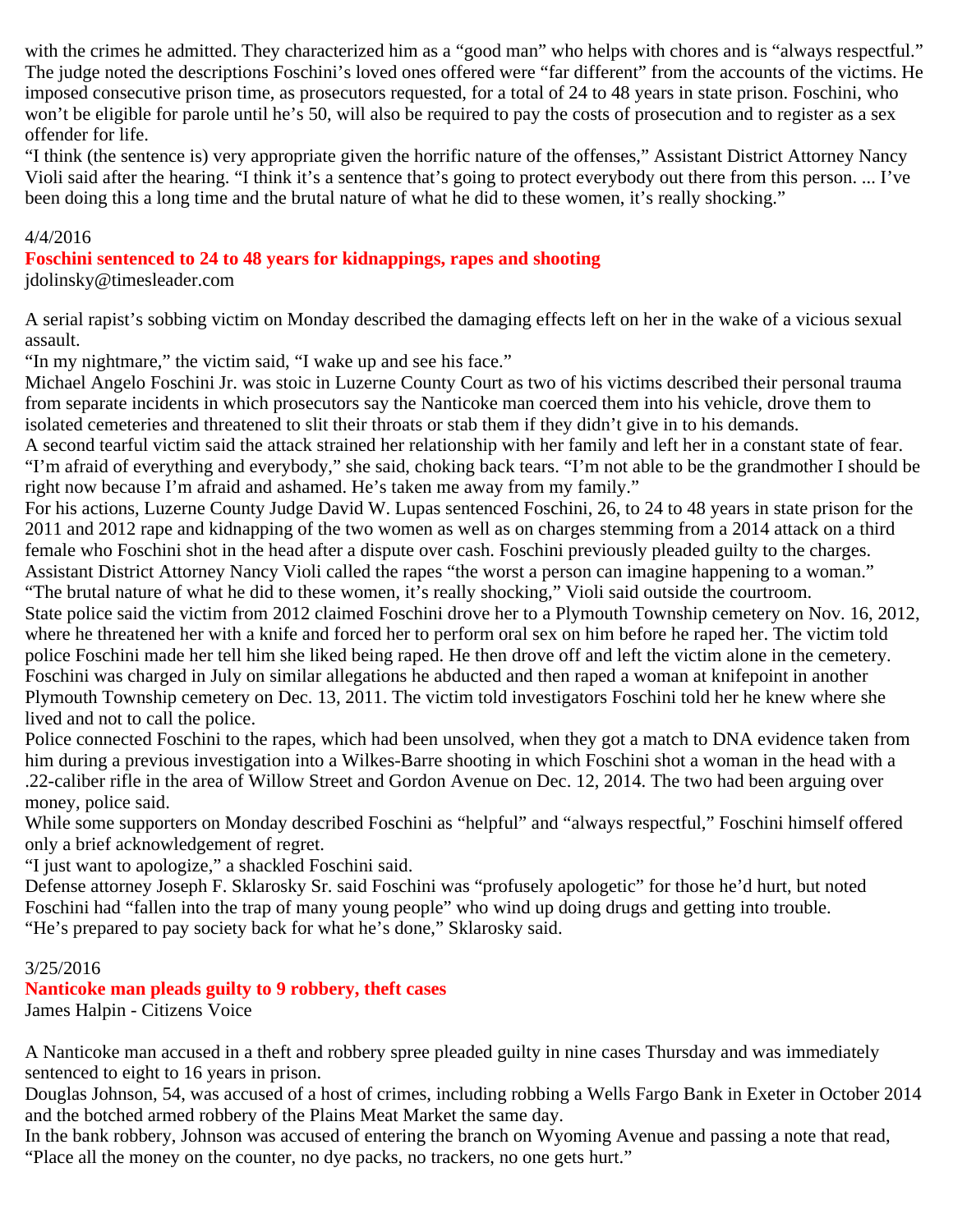The teller refused, and Johnson fled, empty-handed, police said.

The same day, Johnson and another man robbed the meat market by holding a box cutter to the owner's side, according to police. When the owner yelled for an employee, the robbers fled, police said.

Four days after those robbery attempts, Johnson assisted in a purse snatching in Ashley, according to prosecutors. Police alleged an accomplice grabbed the purse from an elderly woman and Johnson drove the get-away vehicle.

In addition to three felony robbery charges, Johnson pleaded guilty to three counts each of theft and receiving stolen property.

Some of the allegations against Johnson have included stealing a car from a Wyoming Borough dealership and running a chop shop.

Luzerne County Judge Michael T. Vough on Thursday ordered Johnson to serve eight to 16 years in prison on all the offenses, with a restitution amount to be determined.

Johnson was ordered shipped to state prison as soon as possible.

## 3/22/2016

# **Man who shot prostitute in head admits kidnapping and raping two others**

James Halpin - Citizens Voice

Already convicted of shooting a prostitute in the head, Nanticoke resident Michael Foschini on Tuesday admitted to abducting two women on separate occasions and driving them to remote cemeteries to rape them.

Foschini, 26, of 328 W. Main St., pleaded guilty to two counts each of rape and kidnapping, as well as a count of involuntary deviate sexual intercourse, in two cold case rapes that were solved after police swabbed his DNA after arresting him for the shooting.

Foschini, who in January pleaded guilty to aggravated assault in the shooting, said little in court Tuesday other than to acknowledge his responsibility in two brutal rapes. Assistant District Attorney Nancy Violi detailed the crimes, telling the court how Foschini kidnapped the women at knife-point before driving them to secluded Plymouth Township cemeteries and forcing them to have sex.

When Luzerne County Judge David W. Lupas asked Foschini if he admitted the allegations, he said simply, "Yes, sir." Lupas ordered Foschini to undergo a sex offender evaluation ahead of his sentencing in the three cases, set for April 4. A shackled Foschini declined to comment as sheriff's deputies escorted him from the courthouse.

The cases all came together after the Dec. 12, 2014, shooting of a prostitute. The woman showed up at Geisinger's urgent care facility in Wilkes-Barre with wounds to her head and hand.

She told police a man, whom she later identified as Foschini, picked her up at the intersection of Academy Street and Carey Avenue and drove her to an abandoned building on Willow Street, where they got into an argument about money. During the fight, Foschini kicked her out of his car and shot her, according to prosecutors.

Police arrested Foschini several days later and collected a DNA sample that prosecutors say matched samples taken in three unsolved sexual assault cases.

Prosecutors first charged Foschini in the Dec. 13, 2011 rape of a woman who reported being abducted at knife-point from Carey Avenue in Wilkes-Barre and driven to Exaltation of the Holy Cross and St. Joseph's Cemetery in Plymouth Township.

Prosecutors allege Foschini forced the woman to perform oral sex on him before having intercourse with her. The allegations were strikingly similar to another rape on Nov. 16, 2012. In that case, prosecutors allege Foschini lured a woman into his SUV with an offer to "smoke a bowl" with her after seeing her along Academy Street, near the Crown Fried Chicken.

When she got in, Foschini locked the doors and drove the woman to Ebert Cemetery in Plymouth Township where police said he held a knife to the woman while he raped her in the back seat.

Foschini threatened to slice her throat if she didn't moan during the assault, according to police.

No charges have been filed in connection with the third sexual assault case prosecutors say they have tied to Foschini through DNA. Prosecutors have declined to comment on the case, citing an ongoing investigation.

Foschini remains jailed at the Luzerne County Correctional Facility without bail pending trial in the sex assault cases.

3/19/2016

**W-B woman nabbed in Nanticoke drug bust**

Eric Mark - Citizens Voice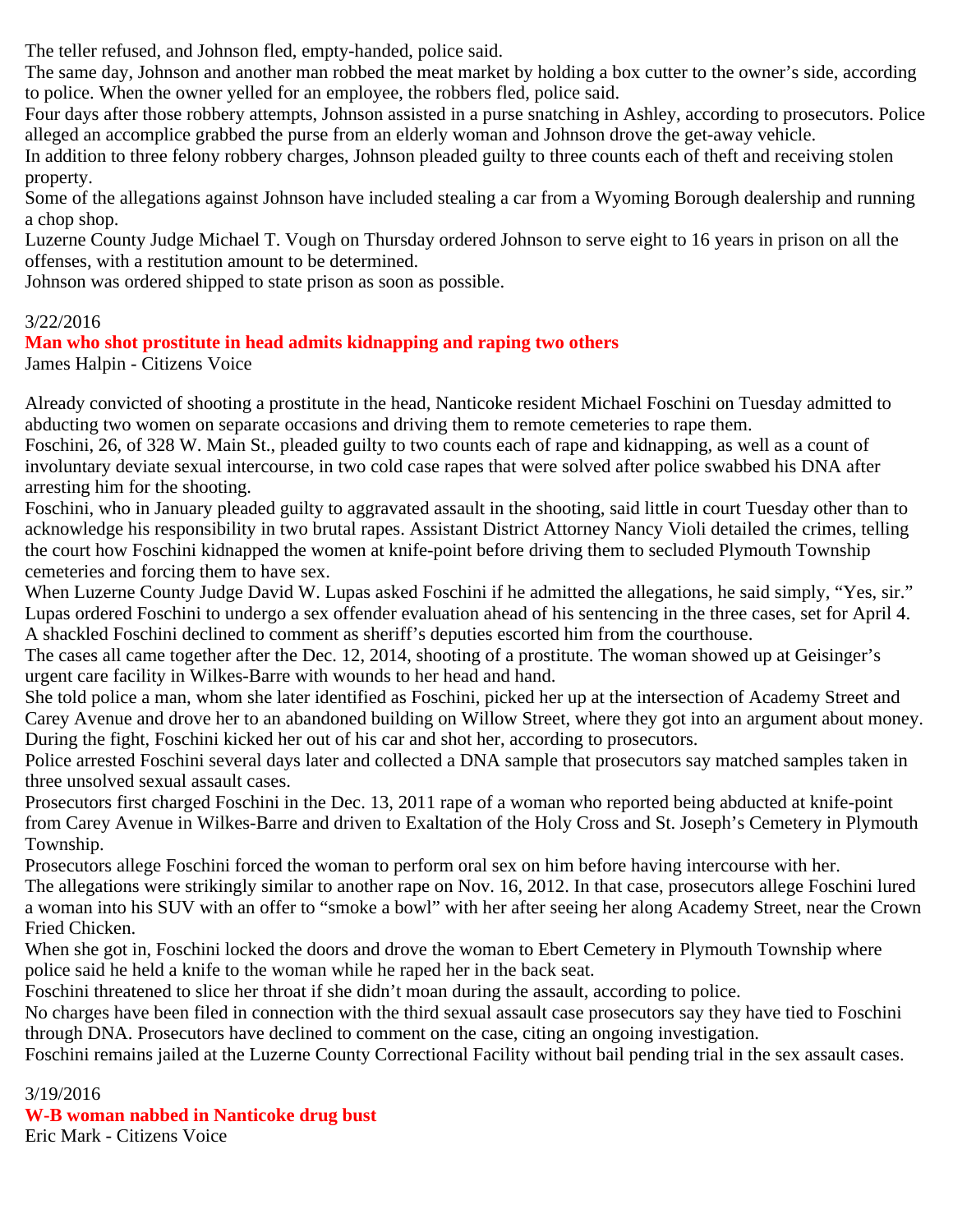City police charged a Wilkes-Barre woman with drug trafficking on Friday after they served a search warrant at a Nanticoke home.

Jordan K. El, 19, was charged with possession with intent to deliver heroin, crack cocaine and marijuana, Nanticoke police said in a news release.

Her arrest resulted from a search at an Espy Street home at about 11:40 a.m., police said.

Officers found \$571 in cash, 195 bags of heroin, 4.7 grams of crack cocaine and 8.6 grams of marijuana during the search, according to police.

El was wanted by Wilkes-Barre police and is on bail for prior arrests in Hanover Township, police said.

She was going to be arraigned before Magisterial District Judge Donald Whittaker, according to police.

Members of the Nanticoke Police Narcotics Unit, the Hanover Township Police Narcotics Unit, the Luzerne County Drug Task Force and the state Attorney General's Office participated in the investigation, police said.

## 3/10/2016

# **Three Luzerne County men charged after heroin bust**

Joseph Kohut - Citizens Voice

Lackawanna County detectives accused three Luzerne County men on Tuesday of planning to sell a large amount of heroin, detectives said.

Anthony Glover, 42, 153 Reynolds St., Plymouth; Maurice Wood, 21, 226 E. Main St., Nanticoke; and Carwell T. Moody, 45, 470 S. River St., Wilkes-Barre, each face drug charges following their arrests on Kane Street in Scranton, according to a criminal complaint.

Detectives said the three arrived at a hotel at about 5 p.m. to sell a large amount of heroin.

Woods exited a vehicle and began walking to the hotel when detectives arrested him. He refused to comply with their commands, leading officers to use a stun gun, detectives wrote.

Police arrested the other two in the vehicle they arrived in and took them into custody. Glover gave a false name and detectives learned he has 14 different aliases.

Wood had tried to get rid of a plastic shopping bag, which held 88 bags of heroin and a gram of raw heroin, police said. Detectives found another gram of heroin in the vehicle.

Moody and Glover are jailed at Lackawanna County Prison in lieu of \$75,000 bail, while Wood is jailed there in lieu of \$50,000 bail. Preliminary hearings are scheduled for Thursday, March 17.

### 2/17/2016

# **Nanticoke police investigating robbery at Turkey Hill**

Citizens Voice

A man wearing all black clothing robbed a Turkey Hill on West Main Street at knife point, city police said. Nanticoke City police said a clerk reported the robbery around 11:35 p.m. Monday.

The clerk told police that a man walked into the store, pulled a switchblade out of his pocket and demanded all of the money in the register "or else." The man took the money and left, running towards Alden Road, according to the clerk. The clerk described the suspect as a white man who is 5 feet 11 inches tall, medium build and wearing all black clothing.

Officers saw footprints in the snow along the sidewalk on Alden Road and cutting through a yard in the 400 block of West Union Street and back onto the sidewalk until officers believe the suspect entered a vehicle.

The Nanticoke City Police Department is investigating the robbery. Anyone with information regarding the incident is asked to call 570-735-2200.

### 1/30/2016

#### **Nanticoke man faces child pornography charges** Jacob Seibel - Citizens Voice

The Pennsylvania Attorney General's Office has charged a Nanticoke man with more than two dozen counts of child pornography after agents allegedly found images of naked children stored on his home computer. Jon Emmett, 42, was arraigned Friday on three felony counts of disseminating photographs of child sex acts and 25 felony counts of child pornography.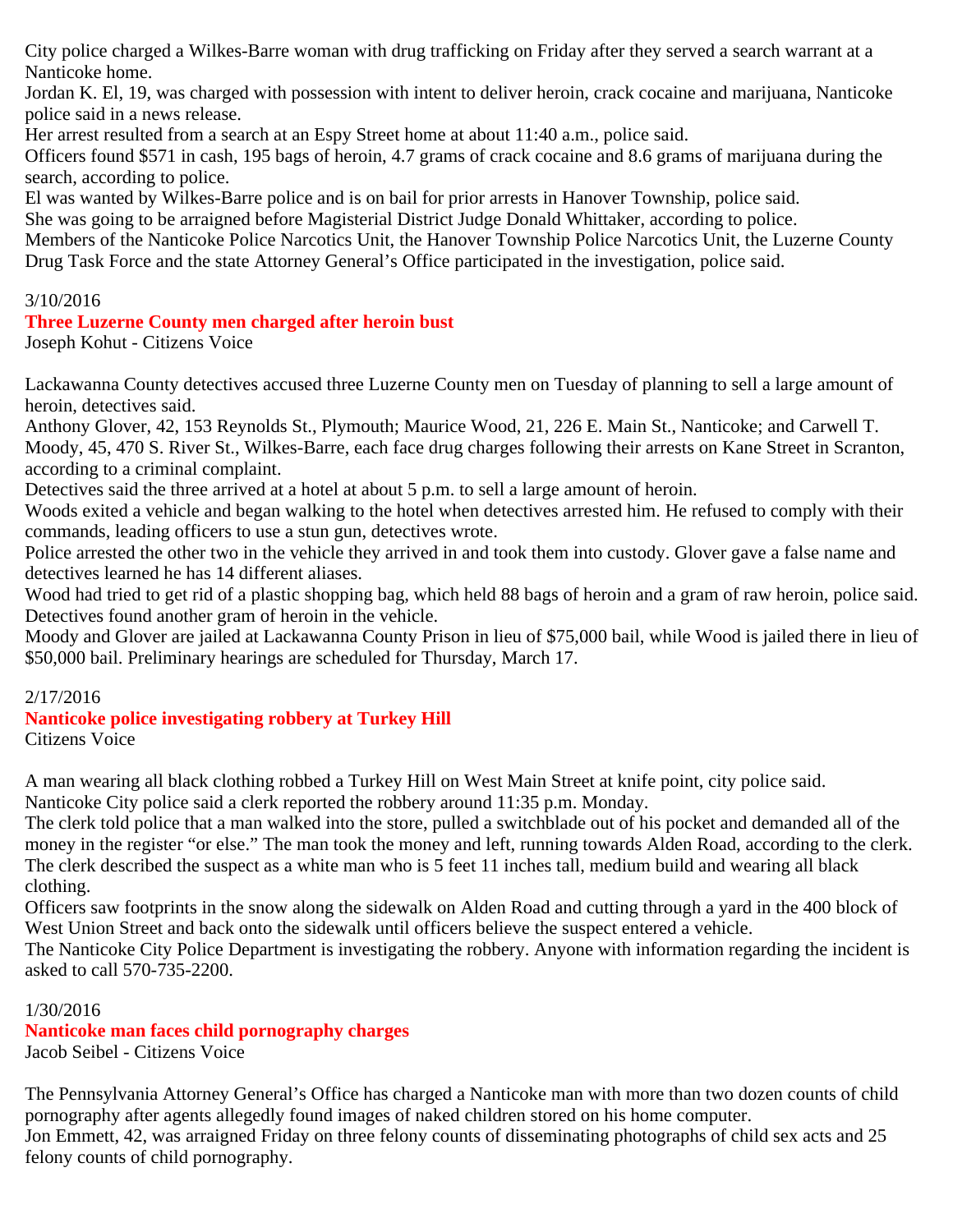He was sent to Luzerne County Correctional Facility in lieu of \$75,000 bail.

The investigation that led to Emmett's arrest began in June 2015, according to a criminal complaint police filed against Emmett.

According to the complaint, agents of the child predator section of the Attorney General's Office found torrent files containing child pornography downloaded to an IP address later traced to Emmett. The files allegedly contained nude images of children who appeared to be as young as 5 to 7 years old.

Agents traced the IP address to Emmett's Nanticoke home, according to the complaint. They interviewed several people close to Emmett, including a woman described as his "soon to be ex-wife."

When agents told the woman why they wanted to speak with her, she allegedly said, "Oh no, he is still doing that?" She said that years ago she had seen images of underage girls on Emmett's old computer, according to the complaint. Emmett agreed to speak with agents who contacted him via telephone. He allegedly said that he liked to view "clothed" images of juveniles, but that if he saw naked pictures of children he would delete them.

Emmett's attorney then contacted authorities to say that Emmett would not be available for a follow-up interview that had been scheduled at the Nanticoke police station, according to the complaint.

On Thursday, agents conducted a forensic analysis of the hard drive of Emmett's home computer. They allegedly recovered 20 videos and four images of apparent child pornography, some of them depicting children who appeared to be 2 to 4 years of age, according to the criminal complaint.

A preliminary hearing is scheduled for Feb. 10 before Magisterial District Judge Donald Whittaker.

# 1/27/2016

# **Alleged armed hostage-taker faces trial**

Eric Mark - Citizens Voice

A man charged with holding a woman hostage at gunpoint and barricading himself in a Nanticoke home last fall will face a trial in county court.

Daniel Dosette, 38, was charged with aggravated assault, simple assault, resisting arrest, terroristic threats and reckless endangerment following the Nov. 21, 2015 incident. At a preliminary hearing Tuesday, Magisterial District Judge Donald Whittaker bound over all charges to the Luzerne County Court of Common Pleas, according to court records. Police allege that Dosette held a woman hostage at gunpoint following a violent domestic dispute, and that he refused to surrender to police who surrounded the home after the woman called 911 and escaped.

Officers eventually stormed the home and took Dosette into custody, but Dosette resisted arrest and three officers were injured while police disarmed and subdued him, police allege.

Dosette's formal arraignment in county court is scheduled for March 31. He remains jailed at Luzerne County Correctional Facility in lieu of \$75,000 bail, court records state.

# 1/20/2016

**Nanticoke man enters guilty plea in prostitute shooting** James Halpin **-** Citizens Voice

A Nanticoke man accused of raping women at knifepoint in Plymouth Township cemeteries pleaded guilty Tuesday in a separate case alleging he shot a prostitute in the head following an argument over cash, according to prosecutors. Michael Foschini Jr., 26, of 328 W. Main St., pleaded guilty to counts of aggravated assault, reckless endangerment and possessing about 30 grams of marijuana, Assistant District Attorney William Finnegan said. As part of his plea agreement, Foschini agreed to a sentence at the high end of the standard range of between three and six years in prison, he said.

Luzerne County Judge David W. Lupas set sentencing for 9:30 a.m. March 22.

According to prosecutors, the victim showed up at Geisinger's urgent care facility in Wilkes-Barre with wounds to the head and hand on Dec. 12, 2014.

She told police a man, whom she later identified as Foschini, picked her up at the intersection of Academy Street and Carey Avenue and drove her to an abandoned building on Willow Street, where they got into an argument about money. During the fight, Foschini kicked her out of his car and shot her, according to prosecutors.

After Foschini's arrest several days later, police collected a DNA sample from him that prosecutors say matched three sexual assault cases.

He has since been charged in two of them — the first a brutal rape from four years earlier.